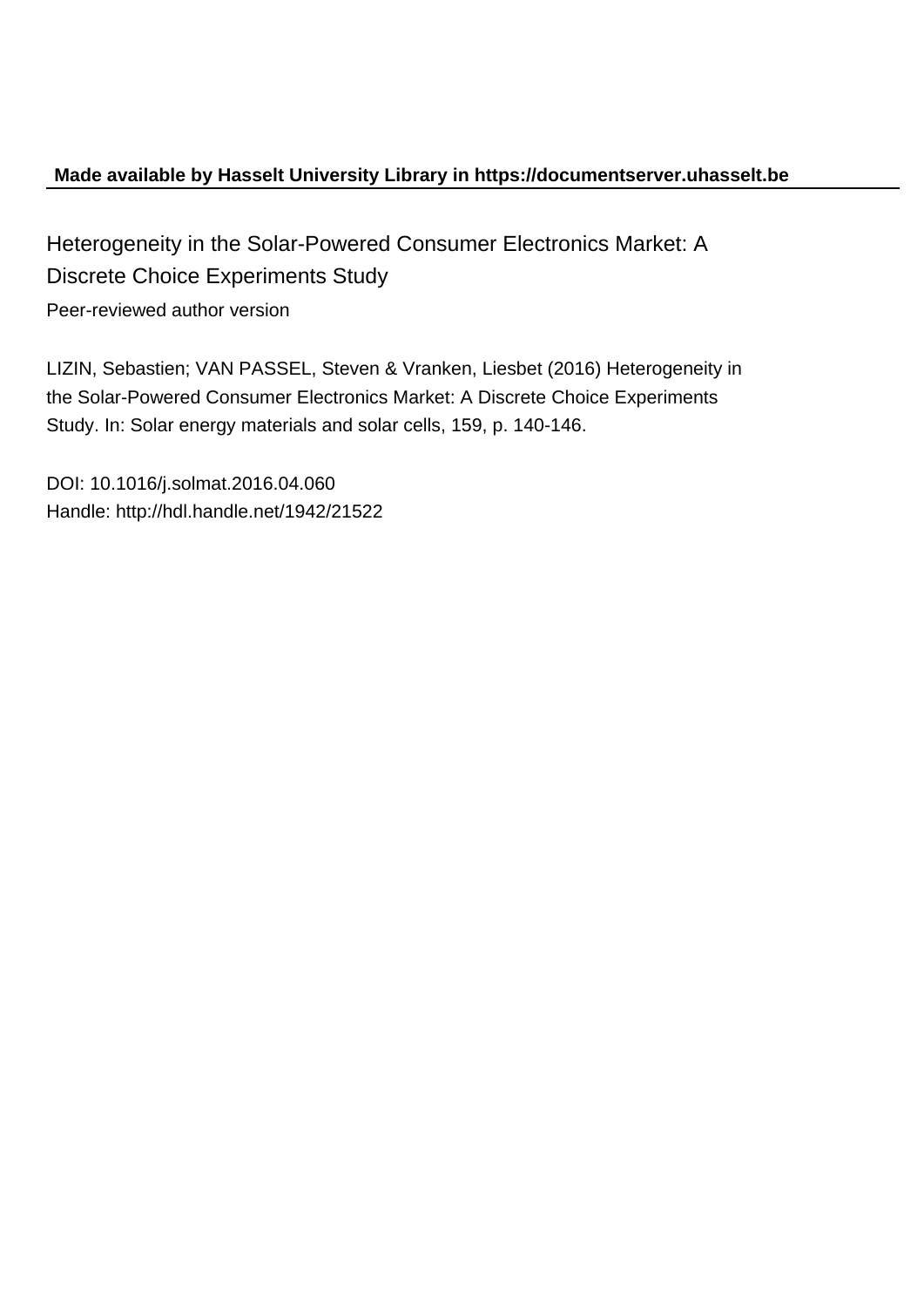| $\mathbf{1}$        | <b>Heterogeneity in the Solar-Powered</b>                                                                                                     |
|---------------------|-----------------------------------------------------------------------------------------------------------------------------------------------|
| $\overline{2}$      | <b>Consumer Electronics Market: A Discrete</b>                                                                                                |
| 3                   | <b>Choice Experiments Study</b>                                                                                                               |
| 4                   |                                                                                                                                               |
| 5                   | Sebastien Lizin <sup>a*</sup> , Steven Van Passel <sup>a</sup> , Liesbet Vranken <sup>b</sup>                                                 |
| 6                   |                                                                                                                                               |
| $\overline{7}$<br>8 | a Centre for Environmental Sciences (CMK), Hasselt University, Agoralaan, Building D, 3590<br>Diepenbeek, Belgium                             |
| 9                   | E-mail Sebastien Lizin:<br>sebastien.lizin@uhasselt.be                                                                                        |
| 10                  | E-mail Steven Van Passel:<br>steven.vanpassel@uhasselt.be                                                                                     |
| 11                  |                                                                                                                                               |
| 12                  |                                                                                                                                               |
| 13<br>14            | <sup>b</sup> Department of Earth and Environmental Sciences (EES), University of Leuven (KUL),<br>Celestijnenlaan 200 E, 3001 Leuven, Belgium |
| 15                  | E-mail Liesbet Vranken:<br>liesbet.vranken@ees.kuleuven.be                                                                                    |
| 16                  |                                                                                                                                               |
| 17                  |                                                                                                                                               |
| 18                  | *Corresponding author: Sebastien Lizin                                                                                                        |
| 19                  | E-mail address: sebastien.lizin@uhasselt.be                                                                                                   |
| 20                  | Postal address: Agoralaan, Building D, 3590 Diepenbeek, Belgium                                                                               |
| 21                  | Telephone number: +32 11 26 86 96                                                                                                             |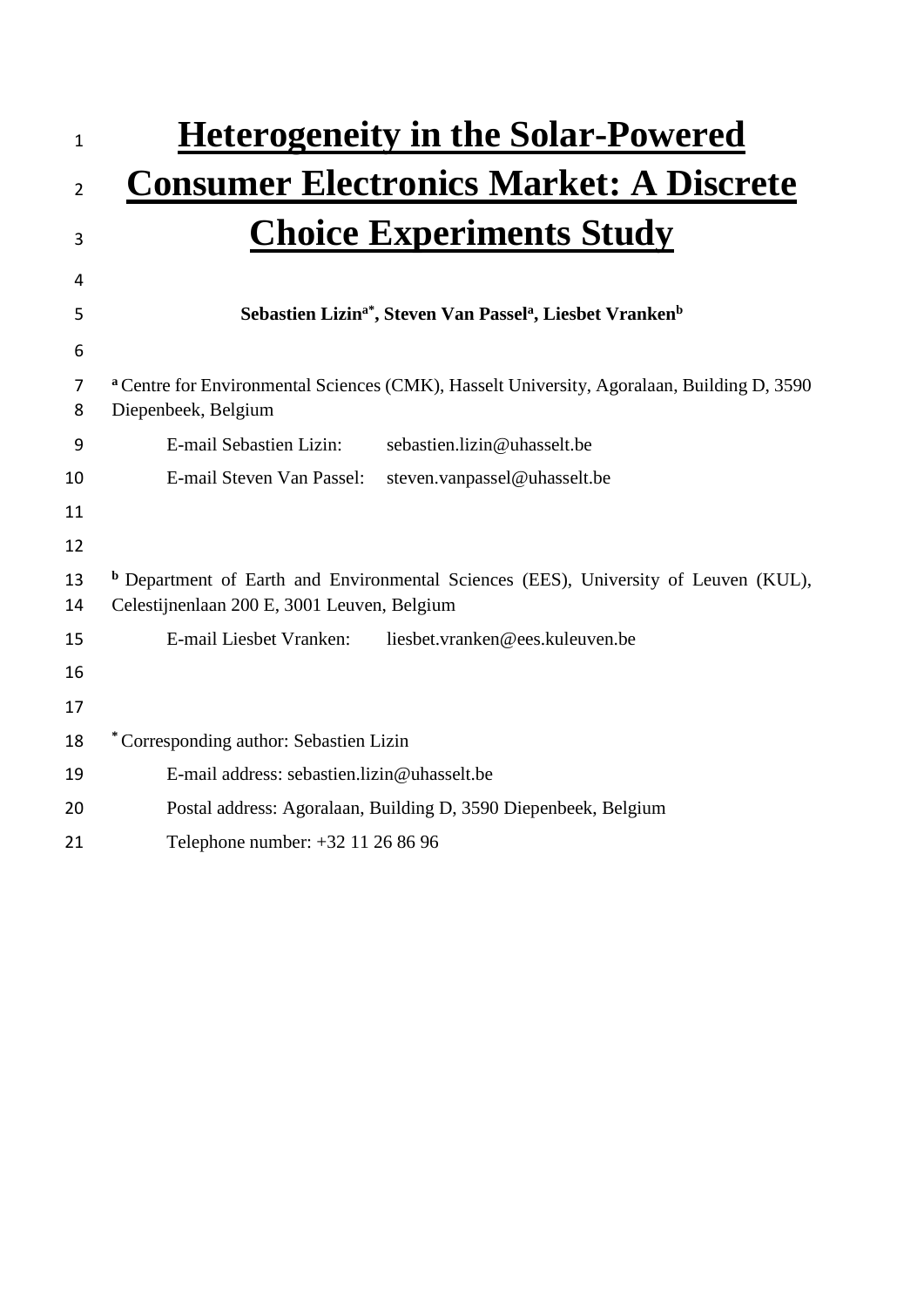#### **Abstract**

 Solar-powered consumer electronics are a likely starting point for organic photovoltaic (OPV) market development. Therefore, a generic discrete choice experiments study can determine how Flemish consumers value solar-cell characteristics for solar-powered consumer electronics. Such characteristics include efficiency, lifetime, aesthetics, integratability, and price. We contribute to the literature by investigating preference heterogeneity in a solar-power niche market with an experimental design with a fixed reference alternative. The error 29 components random parameter logit (ECRPL) with interactions provides a better fit than the latent class (LC) model for our choice data. The main effects had the expected signs. Consequently, aesthetics and integratability are OPV's assets. Nevertheless, heterogeneity puts the results that are valid for the average consumer into perspective. Based on our findings, OPV commercialization efforts should target the experienced, impatient user who highly values design and functionality.

 **KEYWORDS**: Error Components Random Parameter Logit; Latent Class; Solar-powered Consumer Electronics; Heterogeneity; OPV

#### **Highlights:**

We investigate heterogeneous preferences for solar-powered consumer electronics.

We present a generic DCE study with a fixed reference alternative

42 • The ECRPL best explains our choice data.

Target the experienced, impatient user highly valuing design and functionality.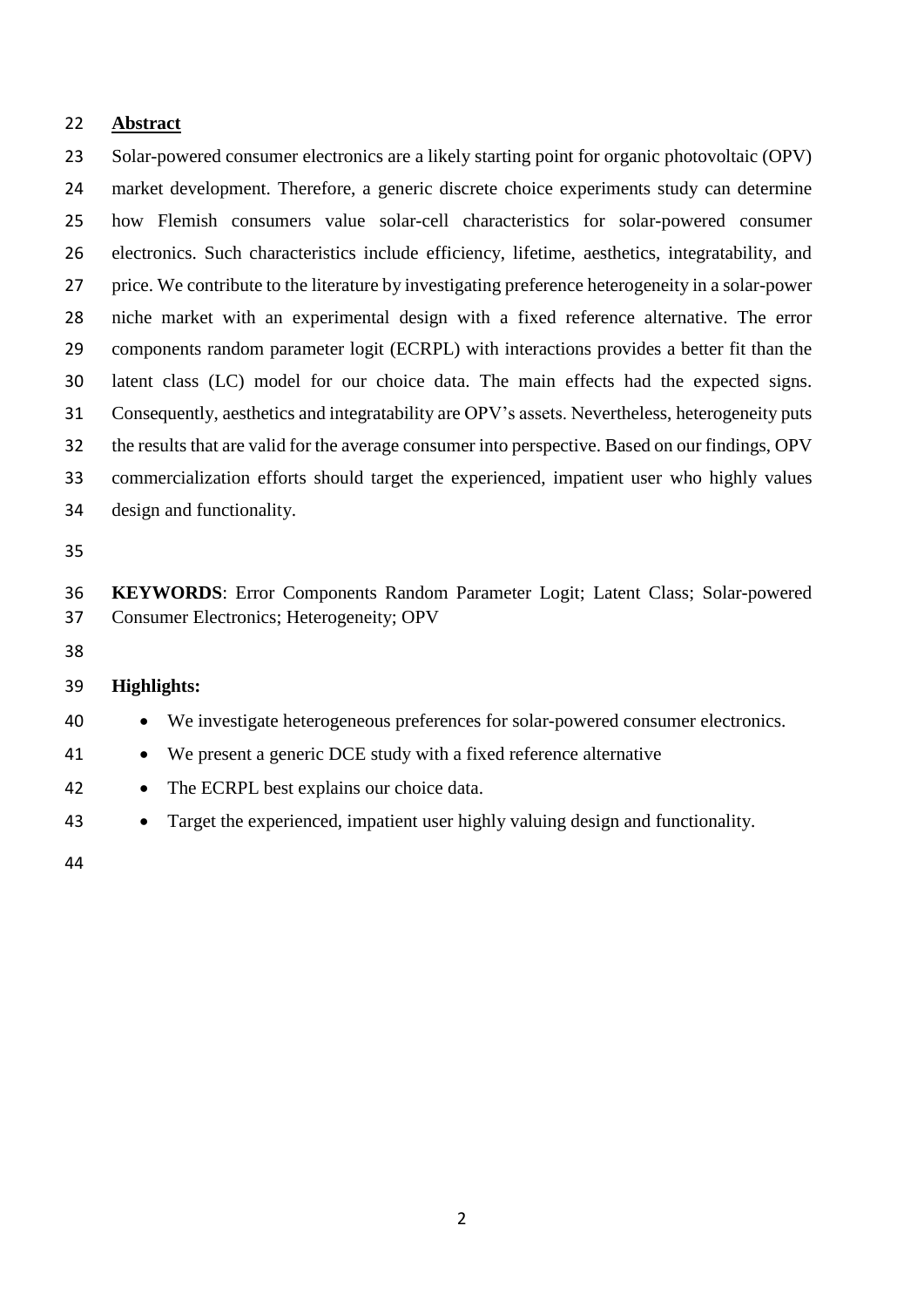#### **1. Introduction**

 Several authors have identified solar-powered consumer electronics as a likely starting point for organic photovoltaic (OPV) solar-cells' market development [\(Krebs et al., 2010b,](#page-14-0) [Nielsen](#page-14-1)  [et al., 2010\)](#page-14-1). OPVs are solar cells with an all-organic, solid-state active layer [\(Brabec et al.,](#page-12-0)  [2010\)](#page-12-0). Among all alternatives to crystalline silicon-based solar-cells, OPVs are considered a strong solution to the problem of high cost and low throughput [\(Krebs et al., 2010c\)](#page-14-2). OPVs might also provide a better solution than crystalline silicon solar cells to global warming if consumers adopt this promising renewable energy technology (RET). Energy payback times (EPBTs) of only one day are predicted for OPVs under favorable circumstances, but taking lifetime issues into account. Crystalline silicon solar cells have EPBTs of one to two years [\(Espinosa et al., 2012\)](#page-12-1).

 Nevertheless, consumers' willingness to adopt a product depends on how they value it. Therefore, we performed a generic, discrete choice experiments (DCE) study to see how Flemish consumers value solar-cell characteristics for solar-powered consumer electronics. We assessed generic preferences for such solar cells by setting attribute levels to cover the range of possible levels different solar-cell types achieve. This allows for assessing the match with OPV's (future) profile. We respond to OPV material scientists' call for guidance on how to claim a significant market share of a predefined market [\(Krebs et al., 2010a\)](#page-13-0). We contribute to existing literature by incorporating unobserved heterogeneity into our modeling efforts. To this end, we investigated preferences using the error component random parameter logit (ECRPL) and the latent class (LC) logit models.

 The remainder of this paper is divided into four sections. The methodology section reviews DCE use in RET literature, explains its intuition, and describes our approach. The results section provides the sample's descriptive statistics, after which we interpret the results obtained from the different models. The conclusion summarizes our main findings.

- **2. Methodology**
- 

# **2.1.DCEs covering renewable energy: A literature review**

 DCEs have frequently been applied to the topic of renewable energy, albeit from different angles. Table 1 presents the results of a literature review from 2006 to 2014. Contributions mainly examine the importance of the green electricity share in the electricity mix or the valuation of socioeconomic and environmental externalities of RETs. Solar power constitutes the exception to this rule. Photovoltaics and solar water heating have been investigated with an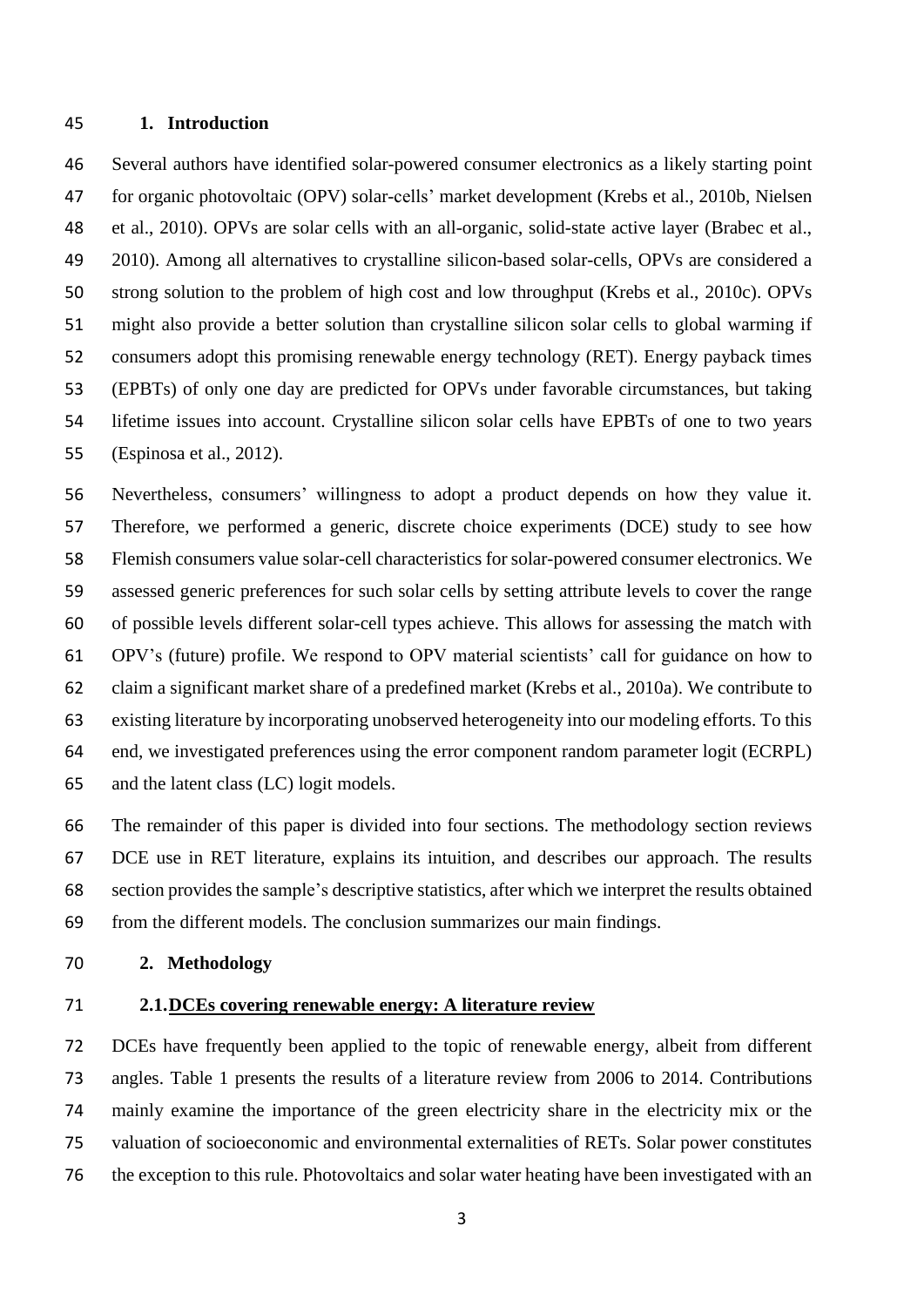eye on predicting the adoption time. Table 1 shows that solar-power niche markets have barely been investigated, with little attention toward heterogeneity. Nevertheless, [Yoo and Ready](#page-15-0)  (2014) showed that preferences for solar power are the most heterogeneous of all types of renewable technologies.

81 [Insert Table 1]

### **2.2.DCEs modeling approach**

 The discrete choice-based elicitation format closely resembles an actual purchasing decision [\(Ward et al., 2011\)](#page-15-1). To formalize this decision process, DCE adopted the random utility theory (RUT), which Thurstone [\(1927\)](#page-15-2) originally developed. McFadden [\(1974\)](#page-14-3) translated RUT into 86 the mathematical formulation of the conditional logit (CL) model.

 The assumption of independently, identically distributed (IID) error terms allows for the convenient closed form of the CL model. The simplicity of the closed form comes at a cost, given that the CL model translates the IID assumption into substitution patterns that are restricted by the independence of irrelevant alternatives (IIA). Fully relaxing the IIA assumption without adopting different distributions for the error terms or different structures in decision-making, forces the use of mixed logit type models. Moreover, these types of models allow for unveiling unobserved heterogeneity. Mixed logit models have unconditional 94 probabilities  $P_{ij}$  equal to the integral of standard logit conditional probabilities  $L_{ij}(\beta)$  over a 95 density of parameters  $f(\beta)$  (see Equation 1). This density may be continuous or discrete (Train, [2003\)](#page-15-3).

 An error component random parameter logit (ECRPL) model assumes a continuous distribution of attribute parameters and allows for calculating preferences at the individual 99 level. Error components are often normally distributed as  $N(0,\sigma^2)$ . The variance captures the magnitude of the correlation between the nested alternatives. Formulating the model in this way has been shown to provide the best fit when dealing with a reference alternative [\(Hess and](#page-13-1)  [Rose, 2009\)](#page-13-1).

 A LC model assumes a discrete distribution of attribute parameters and assesses the average preferences for homogenous segments while using a class membership function [\(Train, 2003\)](#page-15-3).

$$
P_{ij} = \int L_{ij}(\beta) * f(\beta) * d\beta \tag{1}
$$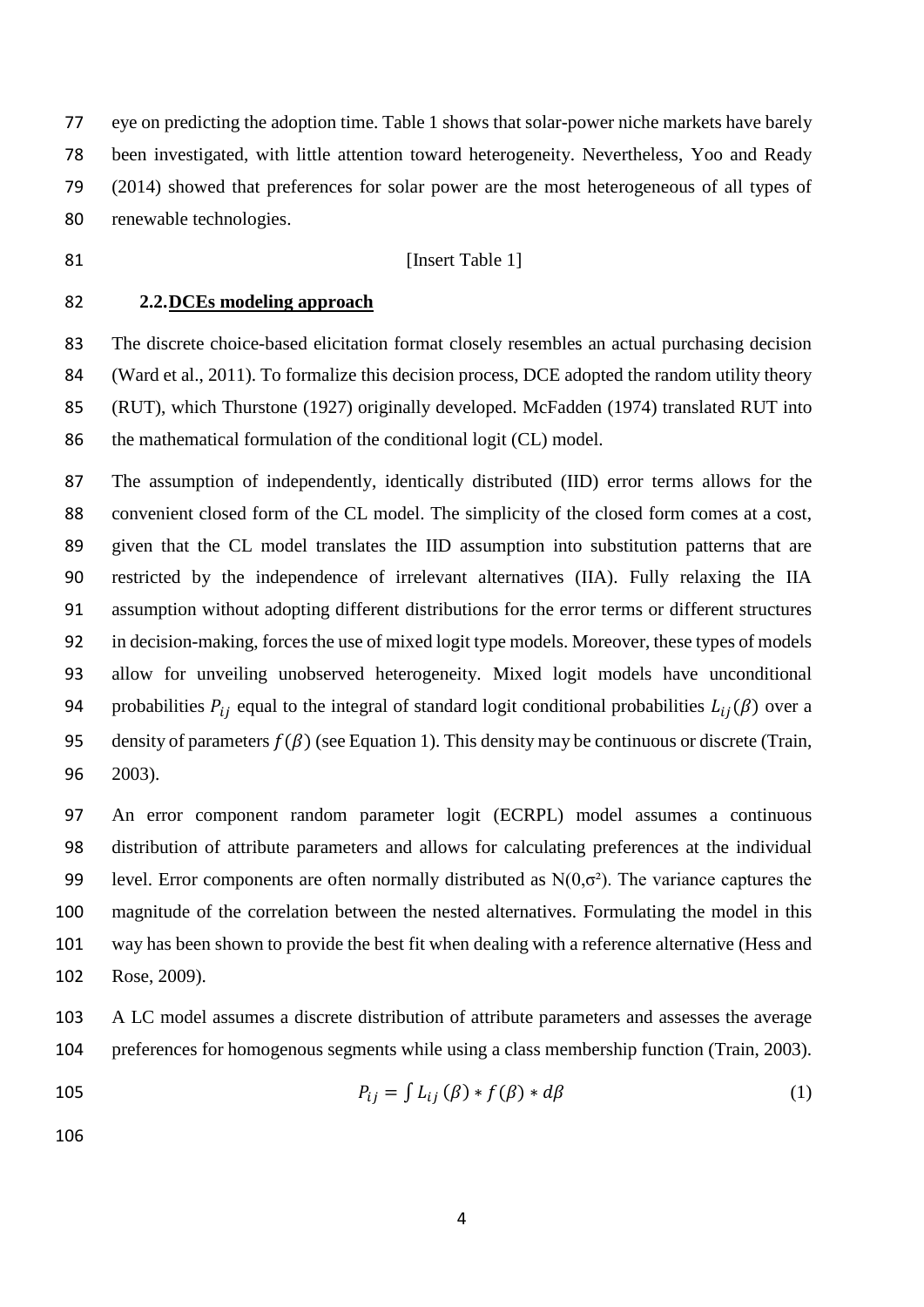#### **2.3.Performing a DCE study**

#### **2.3.1. Setting up DCEs**

 Relevant attributes and levels were identified using focus-group discussions and expert interviews, given the lack of prior studies. A full description of the attribute development process, the motivations for the respective chosen levels, and the method for ensuring optimal understanding, can be found in Lizin et al. [\(2012\)](#page-14-4). This process led to the conceptualization of five attributes, each consisting of four levels (see Table 2). In summary, the upper bounds for quantitative attribute levels and lower bounds for qualitative attribute levels are those for polycrystalline silicon cells. On the contrary, the lower bounds for quantitative attribute levels and upper bounds for qualitative attribute levels are values that OPV solar cells might attain. This allows for capturing all solar-cell technologies with levels between these bounds.

 Based on these attributes and levels, a generic, forced choice, main-effects design for a CL was created in SAS, with a relative D-efficiency of 80.14 using zero priors by means of the alternative swapping procedure [\(Kuhfeld, 2010\)](#page-14-5). Such a design may be reused with limited efficiency loss for estimating a random parameter logit model [\(Bliemer and Rose, 2010\)](#page-12-2). However, statistical efficiency should not dominate respondent efficiency [\(Ferrini and Scarpa,](#page-12-3)  [2007\)](#page-12-3). Respondent efficiency is usually increased by limiting the number of attributes and levels, ensuring realism and credibility, and optimally conveying the meaning of attributes.

 We felt the need to go further for our case study. Focus-group discussions revealed that most people are knowledgeable of solar cells' application in solar panels, which are generally made of polycrystalline silicon. However, most people are unaware of the different types of PV solar cells used in alternative applications. To deal with respondents' limited experience polycrystalline silicon levels serve as a point of reference by means of a fixed reference alternative. In theory, such an alternative can represent an opt-out option [\(Kontoleon and Yabe,](#page-13-2)  [2003\)](#page-13-2). In our case, as respondents were largely unaware of which type of solar cell they possessed, the constant alternative does not represent an opt-out nor even a perceived status quo [\(Domínguez-Torreiro and Soliño, 2011\)](#page-12-4). Neither does it provide a reference alternative, as this would also require respondent awareness. The fixed alternative merely serves to provide a contextual reference [\(Schläpfer and Fischhoff, 2012\)](#page-14-6). Respondents were consequently forced to choose between the provided alternatives. Hence, the results are meaningful for people having decided they want to buy a solar-powered consumer electronics device. This led to a design consisting of 16 choice sets, each presenting four alternatives. Given the large number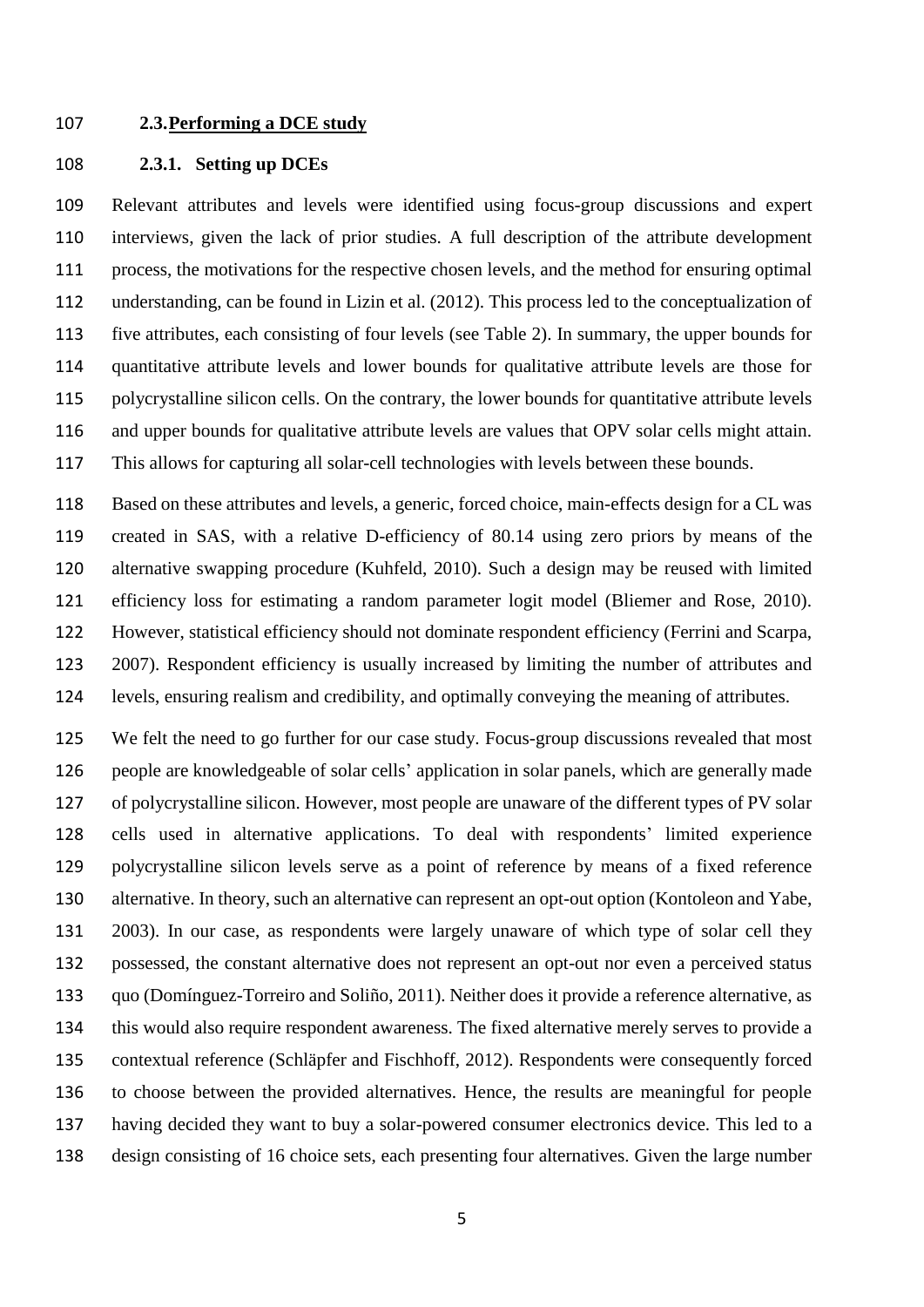of choice sets, we decided to block the design over two surveys. To counter for order effects bias, the choice sets' order was randomized 10 times for both survey versions.

#### **Insert Table 2**

#### **2.3.2. Questionnaire development, conduct and processing**

 We developed a questionnaire based on Bateman et al.'s [\(2002\)](#page-11-0) guidelines. Accordingly, we divided it into four sections: The survey's purpose; attitudinal questions and use of the device; the choice sets; and socio-demographic questions. Prior to the final roll-out, the questionnaire was pilot-tested on a group of 30 respondents to verify language understanding.

 After modifications, the actual survey was conducted on various intercity train travels 148 throughout the entire Flemish region during the 2011 and 2012 summer holiday periods. This ensured the presence of many (about 53 percent) infrequent train users. However, there still may have been an eco-friendly bias because people unwilling to use the train were left out.

 This type of sampling can be classified as intercept sampling. Additionally, quota screening was used to closely resemble the 2010 gender distribution (49.35 percent male) obtained when using probability sampling. Motivated by solar cells' technical nature and the intrinsic cognitive burden on respondents associated with DCEs, the target population was limited to anyone between the ages of 18 and 64 living in the Flemish region who understood the native language. We assumed that anybody in this age group at a given point in time would buy a solar-powered consumer electronics device. A simple pen-and-paper distribution method was used for taking the survey, with additional guidance from trained surveyors. The surveyors' ability to help people through the process in a personalized way was crucial in making this decision [\(Arrow et al., 1993\)](#page-11-1). Task familiarity was further augmented by providing a written, filled-in choice set example. In total, 450 fully filled-in questionnaires were collected.

## **2.3.3. Econometric analysis**

 The first step in the econometric analysis of the DCE data was to identify the most qualified expression for the indirect utility function, without and with interaction effects. This was done using the CL model. All tested attributes demonstrated at least one significantly different slope. The price attribute was coded linearly to allow straightforward calculations of willingness to pay. Dummy coding was used because of ease of interpretation, relative to effects coding. Qualitative attributes must be nonlinearly coded. The constant alternative's levels were the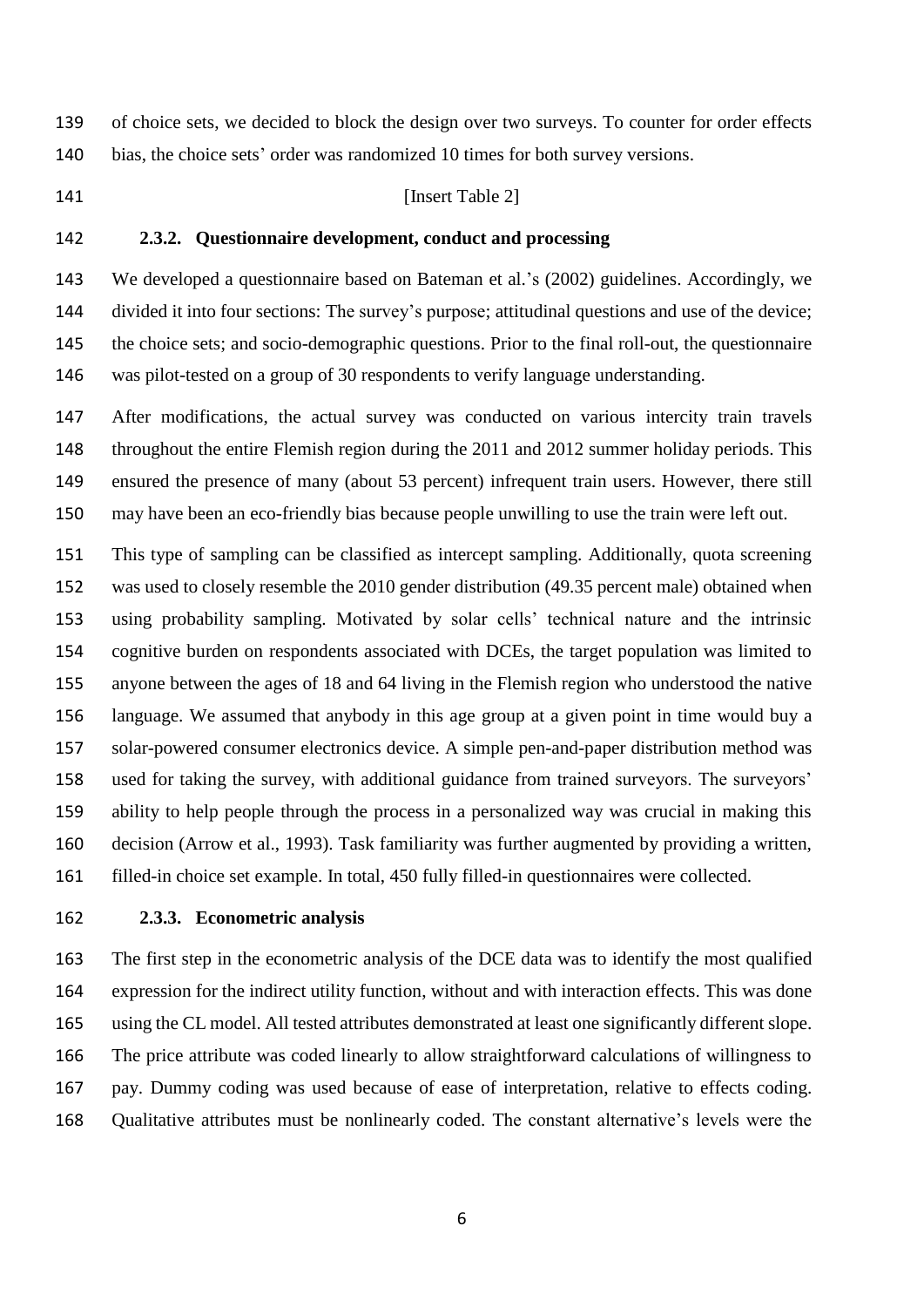169 omitted base levels. Consequently, the direct utility  $V_{ij}$  was defined in Equation 2 with abbreviated subscripts for the respective estimated parameters (see Table 2).

171 
$$
V_{ij} = \beta_{pr} X_{pr} + \beta_{15y} X_{15y} + \beta_{10y} X_{10y} + \beta_{5y} X_{5y} + \beta_{15y} X_{15y} + \beta_{10y} X_{10y} + \beta_{5y} X_{5y} +
$$

172 
$$
\beta_{ug} X_{ug} + \beta_{ni} X_{ni} + \beta_{vni} X_{vni} + \beta_{pint} X_{pint} + \beta_{int} X_{int} + \beta_{vint} X_{vint}
$$
 (2)

 Socio-economic variables can only be included as interaction terms because they are constant 174 across choice occasions for any individual [\(Hanley et al., 2001\)](#page-13-3). In that case,  $V_{ij}$  takes the form 175 shown in Equation 3, with  $(S_z * X_q)$  as the interaction effects and  $\beta_{\#}$  as the interaction effects' parameter weights. The identified interaction effects are: High energy awareness (*Senergyaware*); high environmental awareness (*Senvaware*); high impatience (*Simpatient*); and high experience with PV application (*Sexperienced*). Energy awareness was measured as an index consisting of questions measuring energy-saving behavior. Environmental awareness was measured as an index consisting of questions gauging pro-environmental behavior. Impatience was measured on a single Likert scale assessing how inconvenient respondents think it is to charge electrical devices. Those who considered charging very inconvenient were considered impatient users. The output of the final models is discussed in the results section.

$$
184 \qquad V_{ij} = \beta_{pr} X_{pr} + \beta_{15y} X_{15y} + \beta_{10y} X_{10y} + \beta_{5y} X_{5y} + \beta_{15\%} X_{15\%} + \beta_{10\%} X_{10\%} + \beta_{5\%} X_{5\%} +
$$

185 
$$
\beta_{ug} X_{ug} + \beta_{ni} X_{ni} + \beta_{vni} X_{vni} + \beta_{pint} X_{pint} + \beta_{int} X_{int} + \beta_{vint} X_{vint} + \beta_1 X_{5\%} S_{energyaware}
$$

186  $\beta_2 X_{ug} S_{envaware} + \beta_3 X_{ni} S_{envaware} + \beta_4 X_{vni} S_{envaware} + \beta_5 X_{ni} S_{impatient} +$ 

187  $\beta_6 X_{\text{vni}} S_{\text{impatient}} + \beta_7 X_{5y} S_{\text{experienced}}$  (3)

#### **3. Results**

#### **3.1.Descriptive statistics**

 Table 3 shows the descriptive statistics. We were dealing with a younger, moderately environmentally aware, fairly energy-aware audience. Only 6.73 percent had not taken action to lower their energy bill, and 86.55 percent had used solar-powered consumer electronics, mainly solar-powered calculators in the past. This comes as no surprise, as calculators were the first solar-powered consumer product [\(Apostolou and Reinders, 2014\)](#page-11-2).

 Furthermore, respondents were divided concerning the inconvenience of having to charge their electronic devices. Using a five-point Likert scale (ranging from -2 to 2), we found that 40 percent found charging to be inconvenient, another 40 percent thought it not bothersome, and 20 percent were neutral. The respondents were also asked to motivate their response. The first group's most frequently found motivations were: They did not like having to monitor the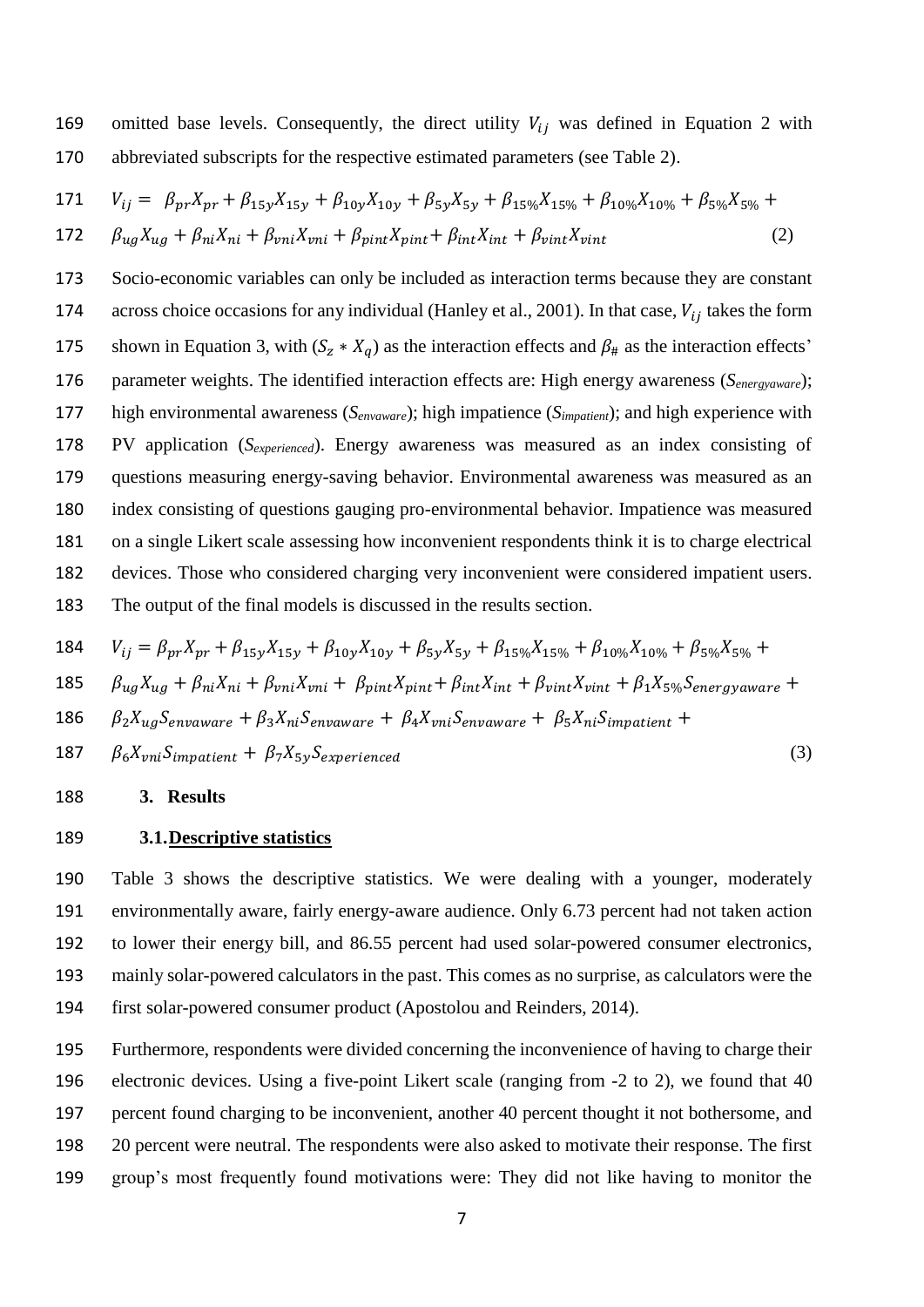battery's status, so often forgot to recharge; no outlet or charger compatible to the device was available; and the full freedom of operation was lost while charging. The second group's most popular answers were: It is a habit; and it does not require much effort.

 Household size, family income, and educational level were three potential predictor variables for domestic energy use [\(Sardianou, 2007\)](#page-14-7). Their respective means and distributions are also provided. For completeness, we also present the respondents' geographic distribution (within Flanders).

#### **Insert Table 3**

#### **3.2.Parameter estimates**

 Table 4 presents the results of the final ECRPL with interactions. Models were run using 1,000 Halton draws, assuming normal distributions for random parameters and accounting for correlation between random parameters. The suitability of this distributional assumption was verified using kernel density estimation [\(Hensher and Greene, 2003\)](#page-13-4).

 All attributes were significant factors in determining consumers' choice. Furthermore, all main effect coefficients showed the expected *a priori* signs for the average consumer. More specifically, the average respondent preferred a solar cell with the highest efficiency, the highest lifetime, the nicest aesthetics, and a decent integratability at the lowest price.

 Observed heterogeneity was captured by creating interaction effects with socio-demographic characteristics (SDCs). Their signs and values put the results, which were valid for the mean main effect coefficients, into perspective. On the one hand, the highly environmentally aware respondents had an aversion for better-looking products. Perhaps they associated better appearances with higher environmental burdens. Similarly, the experienced user did not show a strong dislike for five-year lifetimes. On the other hand, the highly energy-aware individuals showed a stronger than average dislike for low efficiencies, while the impatient user was also more sensitive to aesthetically pleasing products. In spite of the various significant interactions, all main effects showed significant unobserved heterogeneity in the ECRPL model. Most heterogeneity was found for the attribute levels that were most likely for OPVs; in other words. for cells with an efficiency of 5 percent and a lifetime of five years. Finally, a significant shared error component was found to be highly significant, confirming cross-correlation between the hypothetical alternatives.

**Insert Table 4**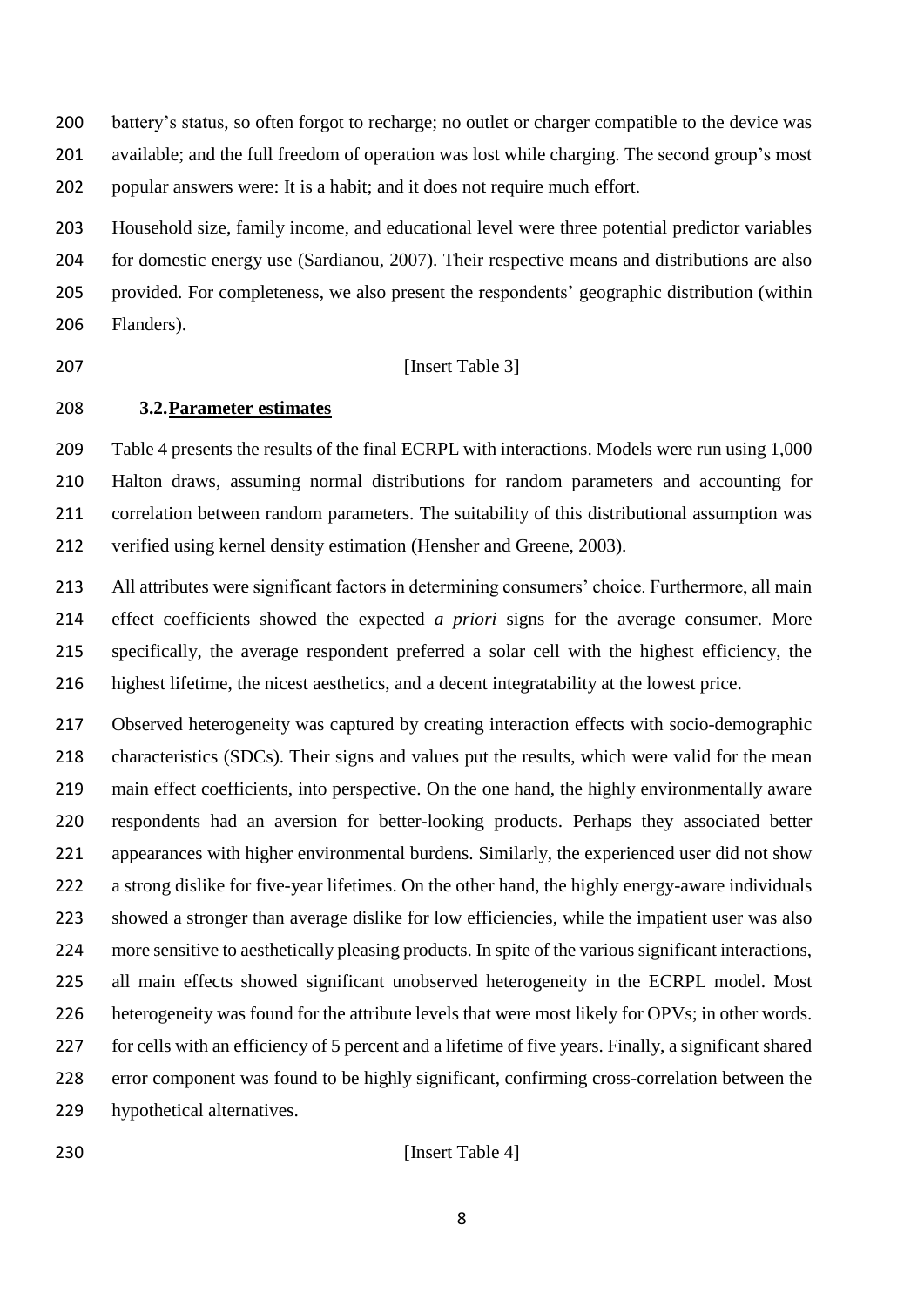In the LC model, respondents were divided into homogenous segments based on SDCs and the highest class decision rule. Following Birol et al. [\(2006\)](#page-12-5), we assumed that the respondent characteristics used to obtain significant interactions most affected segment membership. In order to choose the most suitable number of segments, information criteria were investigated while increasing the number of segments. The lower the value of the BIC and the Bozgodan AIC (AIC3) [\(Andrews and Currim, 2003\)](#page-11-3), the better the model fit. In our case, both criteria pointed to the same conclusion. Consequently, a model with four segments was considered optimal. The results of the LC model are provided in Table 5.

 From the results, respondents belonging to classes 1 to 4 were best characterized by: (1) a high sensitivity toward nicer aesthetics; (2) high preference for good integratability; (3) high aversion for low efficiencies and high prices; and (4) great dislike for low lifetimes and efficiencies. Additionally, the fourth segment was not influenced in their choice by the price, and segments 2 and 3 seem to be heterogeneous in their preferences for lifetime levels. The second part of the table reports the segment membership coefficients relative to the normalized fourth segment. Only high environmental awareness and impatience dummies were significant segmenting variables for the first segment.

#### **Insert Table 5**

 To compare the ECRPL and LC model fit, we used a test Ben-Akiva and Swait [\(1986\)](#page-11-4) suggested, given that we are no longer working with nested models. The test confirms that the more parsimonious ECRPL is the best-fitting model. The information criteria point to a similar conclusion.

#### **3.3.WTP estimates**

 Since ECRPL is the best-fitting model, we used it to compute the welfare measures. WTP estimates were calculated at the means, using the Delta method, while correcting for the interactions with SDCs. Table 6 shows the results of the estimations. WTP measures reveal how much people are willing to pay for a change from the base level to the displayed attribute 257 level. The WTP measures are given as  $\epsilon$ /Wp. For instance, the WTP estimate for a lifetime of 258 five years indicates that the average respondent should be compensated by 10.33  $\epsilon$ /Wp for a loss in lifetime of 15 years. Additionally, kernel density plots showing WTP estimate distributions reconfirm that the widest WTP distributions were found for the attribute levels most likely for OPV, i.e. cells with an efficiency of 5 percent and a lifetime of five years.

262 [Insert Table 6]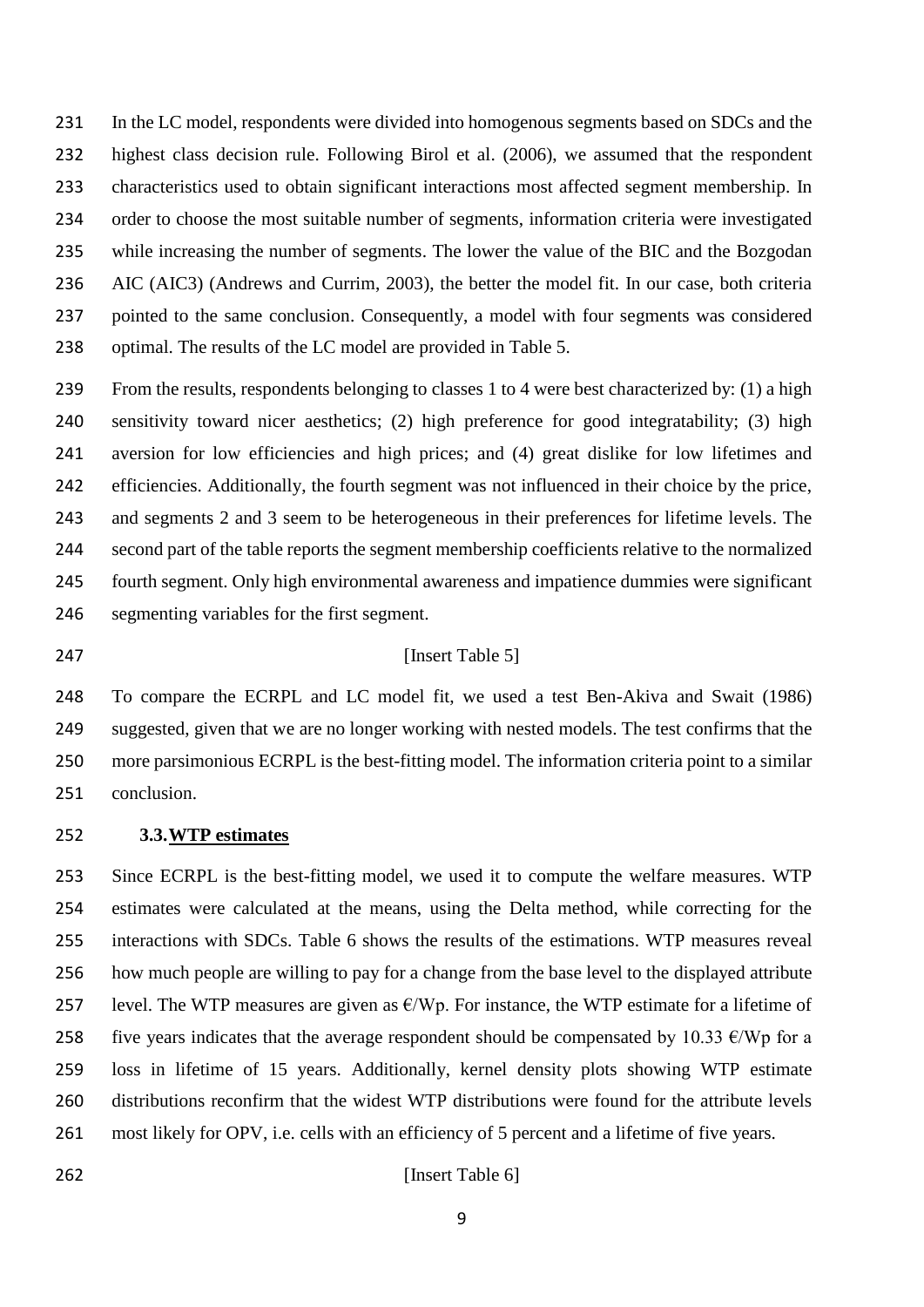#### **4. Conclusion and discussion**

 Discrete choice experiments (DCEs) have been widely applied to assess the importance of the green electricity share in the electricity mix or the valuation of socioeconomic and environmental externalities. Solar-power niche markets have barely been investigated, or with little attention to heterogeneity. Nevertheless, [Yoo and Ready \(2014\)](#page-15-0) showed that preferences for solar power are more heterogeneous than preferences for all other types of renewable technologies. Moreover, by investigating preferences for solar-powered consumer electronics, we answered OPV material scientists' call for guidance on how to gain market share [\(Krebs et](#page-13-0)  [al., 2010a\)](#page-13-0).

 To fill these gaps, we investigated Flemish consumer preferences for solar-powered consumer electronics by using generic DCEs with a fixed reference alternative representing a polycrystalline silicon solar cell. This alternative was included in the experimental design to provide the respondents with a reference frame. Focus-group discussions showed that respondents were largely unfamiliar with PV cell types and performances, but used solar panels (which are mostly of the polycrystalline silicon type) as a point of reference.

 We estimated preferences using the error component random parameter logit (ECRPL) model (which was well-suited to deal with fixed reference alternatives), and the latent class (LC) model. A test Ben-Akiva and Swait suggested, confirmed that the ECRPL model with interactions provided a better fit than the LC model for our choice data. Mean main effects exhibited the expected signs for the efficiency dummies (-), lifetime dummies (-), aesthetics dummies (+), integratability dummies (+), and price (-). Hence, aesthetics and integratability 284 should be seen as OPV assets.

 However, the mean main effect coefficients should be interpreted with caution, as our analysis indicates that preferences are very heterogeneous. Respondents with specific characteristics had inverse preferences. In particular, respondents with high environmental awareness attached less importance to better-looking products. Furthermore, experienced users liked lifetimes of five years more than others. Alternatively, the main effects were reinforced for some type of respondents. Those with high energy awareness typically had a higher preference for low efficiencies than respondents with moderate or low levels of energy awareness. Impatient respondents, who strongly disliked waiting while their device charged, also had stronger preferences for good-looking products compared to more patient respondents. Therefore, we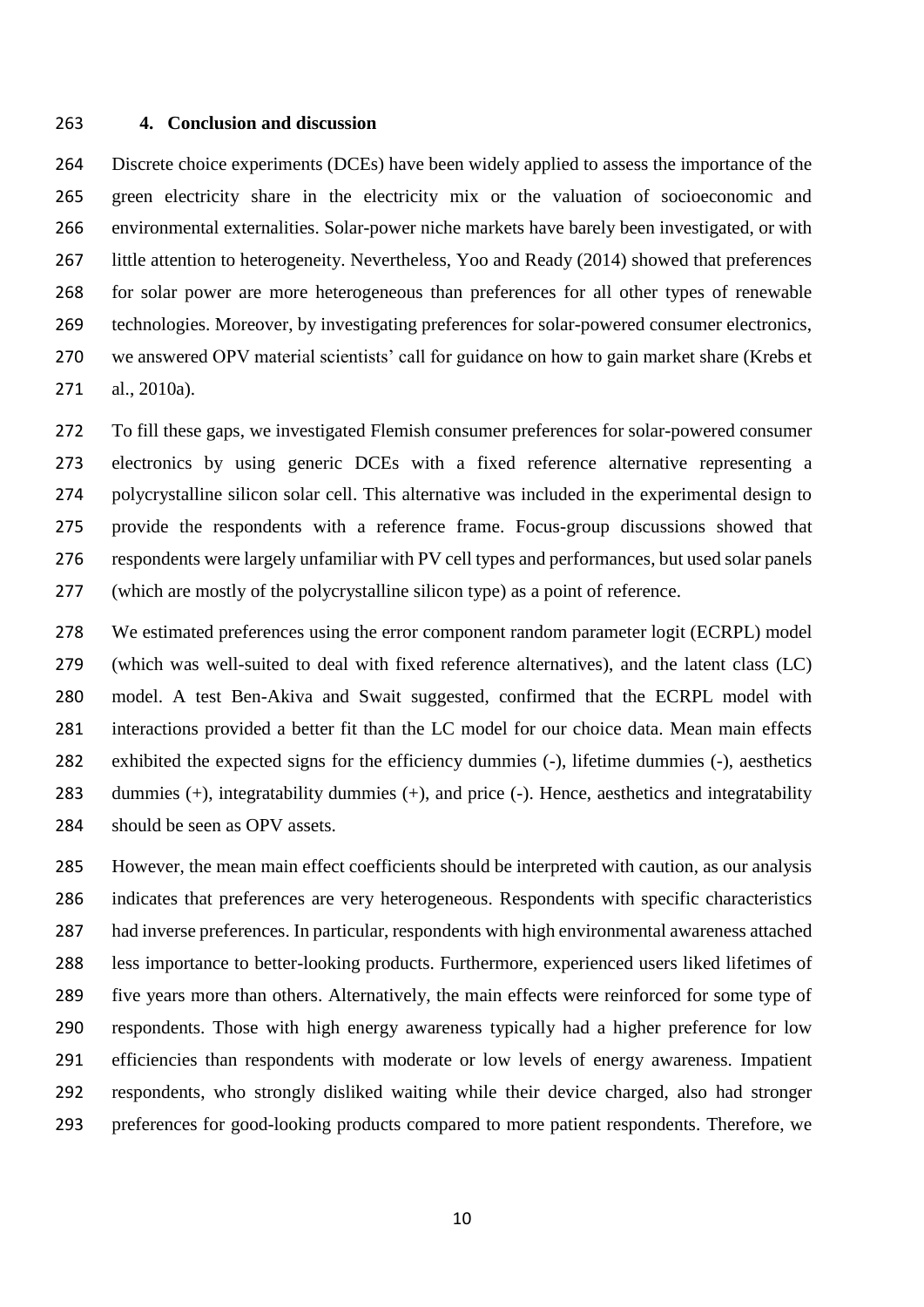concur with [Apostolou and Reinders \(2014\)](#page-11-2) in stating that functionality depends on the user's charging habits.

 Based on our findings, we would advise organic photovoltaic (OPV) commercialization efforts to aim for the experienced, impatient user who highly values a functional design. Moreover, the ECRPL also allowed us to grasp unobserved heterogeneity by estimating the standard deviations of the normally distributed parameters. All random parameters showed significant unobserved heterogeneity, in spite of the various significant interactions with socio- demographic characteristics. Moreover, the magnitude shows that the most heterogeneity was present in the attribute levels likely for OPV in its early development stages; in other words, cells with an efficiency of 5 percent and a lifetime of five years. This may point to a segment of consumers that perceives lower requirements for consumer electronics to be satisfactory, signaling the viability of an OPV-powered consumer electronics niche market. We finish with a word of caution that these are exploratory results that should be reconfirmed by probabilistic sampling.

#### **Acknowledgements**

Sebastien Lizin thanks the Research Foundation Flanders (FWO) for funding his postdoctoral

mandate with grant number 12G5415N, without which it would have been impossible to revise

this work.

#### **References**

<span id="page-11-5"></span> Amador, F. J., Gonzalez, R. M. and Ramos-Real, F. J. (2013). "Supplier choice and WTP for electricity attributes in an emerging market: The role of perceived past experience, environmental concern and energy saving behavior." Energy Economics **40**: 953-966. DOI: 10.1016/j.eneco.2013.06.007.

<span id="page-11-3"></span> Andrews, R. and Currim, I. (2003). "A Comparison of Segment Retention Criteria for Finite Mixture Logit Models." Journal of Marketing Research **40**(2): 235-243. DOI: 10.1509/jmkr.40.2.235.19225.

<span id="page-11-2"></span> Apostolou, G. and Reinders, A. H. M. E. (2014). "Overview of Design Issues in Product-Integrated Photovoltaics." Energy Technology **2**(3): 229-242. DOI: 10.1002/ente.201300158.

<span id="page-11-1"></span> Arrow, K., Solow, R., Portney, P., Leamer, E., Radner, R. and Schuman, H. (1993). "Report of the NOAA Panel on contingent valuation." Federal Register **58**(10): 4601-4614.

<span id="page-11-0"></span> Bateman, I., Carson, R., Day, B., Hanemann, M., Hanley, N., Hett, T., Jones-Lee, M., Loomes, G., Mourato, S., Özdemiroglu, E., Pearce, D., Sugden, R. and Swanson, J. (2002). Economic valuation with stated preference techniques: A manual. Cheltenham, Edward Elgar.

<span id="page-11-4"></span> Ben-Akiva, M. and Swait, J. (1986). "The Akaike Likelihood Ratio Index." Transportation Science **20**(2): 133-136. DOI: 10.2307/25768218.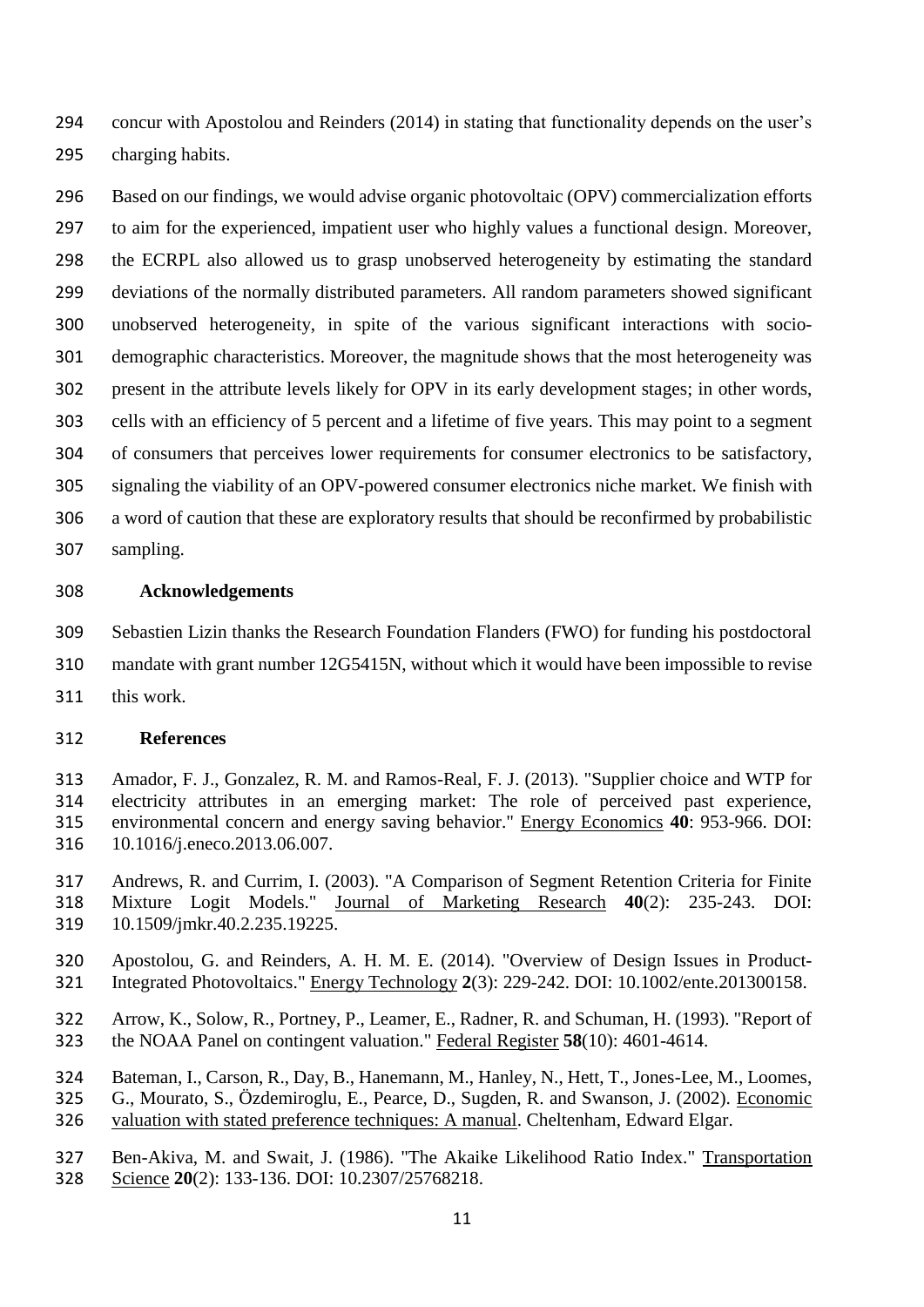- <span id="page-12-9"></span> Bergmann, A., Colombo, S. and Hanley, N. (2008). "Rural versus urban preferences for renewable energy developments." Ecological Economics **65**(3): 616-625. DOI: 10.1016/j.ecolecon.2007.08.011.
- <span id="page-12-8"></span> Bergmann, A., Hanley, N. and Wright, R. (2006). "Valuing the attributes of renewable energy investments." Energy Policy **34**(9): 1004-1014. DOI: DOI: 10.1016/j.enpol.2004.08.035.
- <span id="page-12-5"></span> Birol, E., Karousakis, K. and Koundouri, P. (2006). "Using a choice experiment to account for preference heterogeneity in wetland attributes: The case of Cheimaditida wetland in Greece." Ecological Economics **60**(1): 145-156. DOI: 10.1016/j.ecolecon.2006.06.002.
- <span id="page-12-2"></span> Bliemer, M. and Rose, J. (2010). "Construction of experimental designs for mixed logit models allowing for correlation across choice observations." Transportation Research Part B: Methodological **44**(6): 720-734. DOI: 10.1016/j.trb.2009.12.004.
- <span id="page-12-10"></span> Borchers, A., Duke, J. and Parsons, G. (2007). "Does willingness to pay for green energy differ by source?" Energy Policy **35**(6): 3327-3334. DOI: DOI: 10.1016/j.enpol.2006.12.009.
- <span id="page-12-13"></span> Brabec, C. J. (2004). "Organic photovoltaics: technology and market." Solar Energy Materials and Solar Cells **83**(2–3): 273-292. DOI: http://dx.doi.org/10.1016/j.solmat.2004.02.030.
- <span id="page-12-0"></span> Brabec, C. J., Gowrisanker, S., Halls, J. J. M., Laird, D., Jia, S. and Williams, S. P. (2010). "Polymer–Fullerene Bulk-Heterojunction Solar Cells." Advanced Materials **22**(34): 3839- 3856. DOI: 10.1002/adma.200903697.
- <span id="page-12-11"></span> Cicia, G., Cembalo, L., Del Giudice, T. and Palladino, A. (2012). "Fossil energy versus nuclear, wind, solar and agricultural biomass: Insights from an Italian national survey." Energy Policy **42**: 59-66. DOI: 10.1016/j.enpol.2011.11.030.
- <span id="page-12-4"></span> Domínguez-Torreiro, M. and Soliño, M. (2011). "Provided and perceived status quo in choice experiments: Implications for valuing the outputs of multifunctional rural areas." Ecological Economics **70**(12): 2523-2531. DOI: 10.1016/j.ecolecon.2011.08.021.
- <span id="page-12-6"></span> Drechsler, M., Ohl, C., Meyerhoff, J., Eichhorn, M. and Monsees, J. (2011). "Combining spatial modeling and choice experiments for the optimal spatial allocation of wind turbines." Energy Policy **39**(6): 3845-3854. DOI: 10.1016/j.enpol.2011.04.015.
- <span id="page-12-7"></span> Ek, K. and Persson, L. (2014). "Wind farms - Where and how to place them? A choice 357 experiment approach to measure consumer preferences for characteristics of wind farm<br>358 establishments in Sweden." Ecological Economics 105: 193-203. DOI: establishments in Sweden." Ecological Economics **105**: 193-203. DOI: 10.1016/j.ecolecon.2014.06.001.
- <span id="page-12-12"></span> El Chaar, L., Lamont, L. and El Zein, N. (2011). "Review of photovoltaic technologies." Renewable and Sustainable Energy Reviews **15**(5): 2165-2175. DOI: 10.1016/j.rser.2011.01.004.
- <span id="page-12-1"></span> Espinosa, N., Hosel, M., Angmo, D. and Krebs, F. C. (2012). "Solar cells with one-day energy payback for the factories of the future." Energy & Environmental Science **5**(1): 5117-5132.
- <span id="page-12-3"></span> Ferrini, S. and Scarpa, R. (2007). "Designs with a priori information for nonmarket valuation with choice experiments: A Monte Carlo study." Journal of Environmental Economics and
- Management **53**(3): 342-363. DOI: DOI: 10.1016/j.jeem.2006.10.007.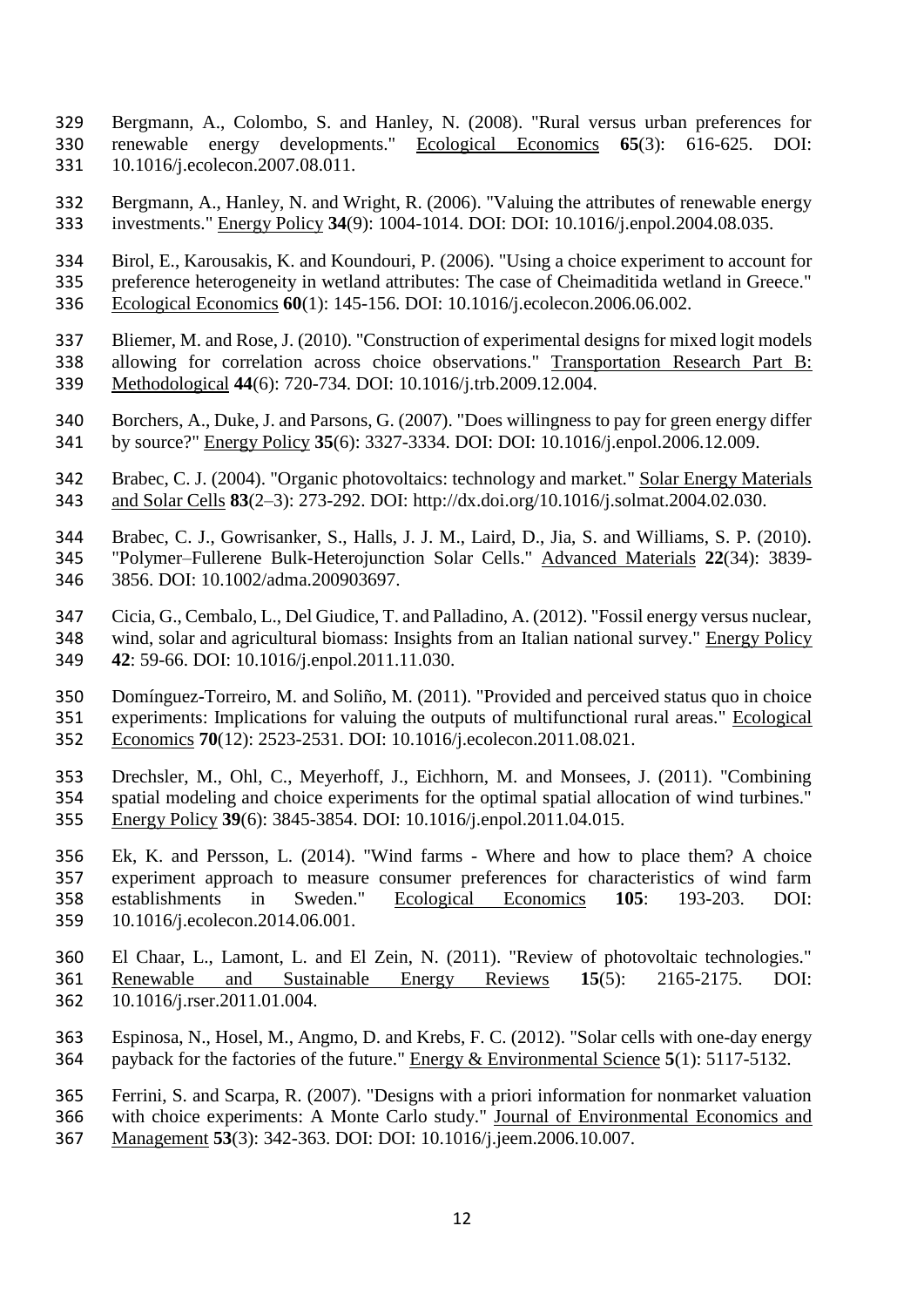- <span id="page-13-10"></span> Gracia, A., Barreiro-Hurlé, J. and Pérez y Pérez, L. (2012). "Can renewable energy be financed with higher electricity prices? Evidence from a Spanish region." Energy Policy **50**: 784-794. DOI: 10.1016/j.enpol.2012.08.028.
- <span id="page-13-6"></span> Han, S.-Y., Kwak, S.-J. and Yoo, S.-H. (2008). "Valuing environmental impacts of large dam construction in Korea: An application of choice experiments." Environmental Impact Assessment Review **28**(4–5): 256-266. DOI: 10.1016/j.eiar.2007.07.001.
- <span id="page-13-3"></span> Hanley, N., Mourato, S. and Wright, R. (2001). "Choice Modelling Approaches: A Superior Alternative for Environmental Valuatioin?" Journal of Economic Surveys **15**(3): 435-462. DOI: 10.1111/1467-6419.00145.
- <span id="page-13-4"></span> Hensher, D. and Greene, W. (2003). "The Mixed Logit model: The state of practice." Transportation **30**(2): 133-176. DOI: 10.1023/a:1022558715350.
- <span id="page-13-1"></span> Hess, S. and Rose, J. (2009). "Should Reference Alternatives in Pivot Design SC Surveys be Treated Differently?" Environmental and Resource Economics **42**(3): 297-317. DOI: 10.1007/s10640-008-9244-6.
- <span id="page-13-9"></span> Islam, T. (2014). "Household level innovation diffusion model of photo-voltaic (PV) solar cells from stated preference data." Energy Policy **65**: 340-350. DOI: 10.1016/j.enpol.2013.10.004.
- <span id="page-13-8"></span> Islam, T. and Meade, N. (2013). "The impact of attribute preferences on adoption timing: The case of photo-voltaic (PV) solar cells for household electricity generation." Energy Policy **55**: 521-530. DOI: 10.1016/j.enpol.2012.12.041.
- <span id="page-13-5"></span> Jensen, K., Clark, C., English, B., Menard, R., Skahan, D. and Marra, A. (2010). "Willingness to pay for E85 from corn, switchgrass, and wood residues." Energy Economics **32**(6): 1253- 1262. DOI: 10.1016/j.eneco.2010.06.002.
- <span id="page-13-13"></span> Jørgensen, M., Norrman, K. and Krebs, F. (2008). "Stability/degradation of polymer solar cells." Solar Energy Materials and Solar Cells **92**(7): 686-714. DOI: DOI: 10.1016/j.solmat.2008.01.005.
- <span id="page-13-11"></span> Kaenzig, J., Heinzle, S. L. and Wustenhagen, R. (2013). "Whatever the customer wants, the customer gets? Exploring the gap between consumer preferences and default electricity products in Germany." Energy Policy **53**: 311-322. DOI: 10.1016/j.enpol.2012.10.061.
- <span id="page-13-7"></span> Kataria, M. (2009). "Willingness to pay for environmental improvements in hydropower regulated rivers." Energy Economics **31**(1): 69-76. DOI: 10.1016/j.eneco.2008.07.005.
- <span id="page-13-2"></span> Kontoleon, A. and Yabe, M. (2003). "Assessing the impacts of alternative 'opt-out' formats in choice experiment studies: consumer preferences for genetically modified content and production information in food." Journal of Agricultural Policy Research **5**: 1-43.
- <span id="page-13-12"></span>401 Kosenius, A. K. and Ollikainen, M. (2013). "Valuation of environmental and societal trade-<br>402 offs of renewable energy sources." Energy Policy 62: 1148-1156. DOI: offs of renewable energy sources." Energy Policy **62**: 1148-1156. DOI: 10.1016/j.enpol.2013.07.020.
- <span id="page-13-0"></span> Krebs, F., Fyenbo, J. and Jorgensen, M. (2010a). "Product integration of compact roll-to-roll processed polymer solar cell modules: methods and manufacture using flexographic printing, slot-die coating and rotary screen printing." Journal of Materials Chemistry **20**(41): 8994-9001.
- DOI: 10.1039/c0jm01178a.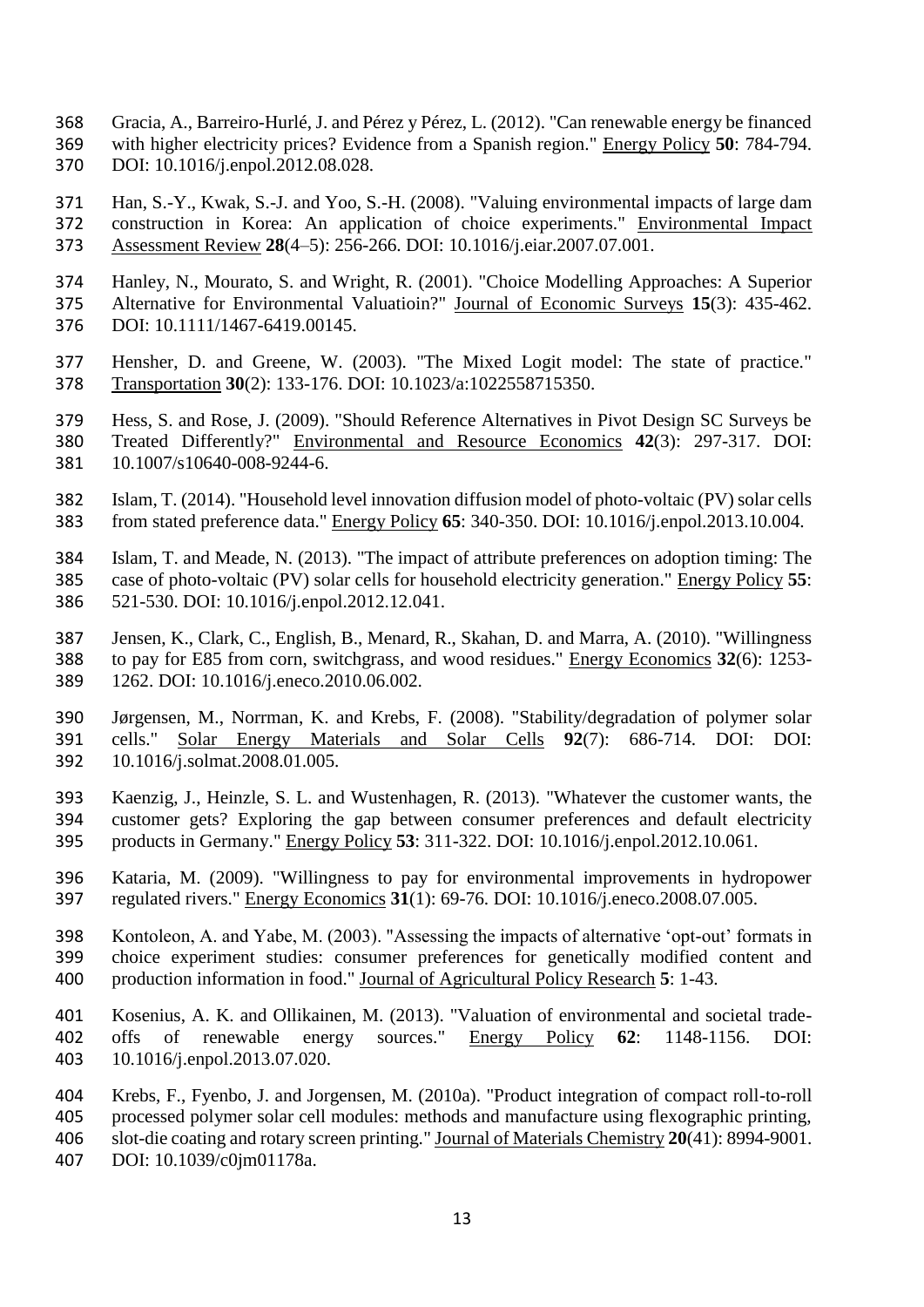- <span id="page-14-0"></span> Krebs, F. C., Nielsen, T. D., Fyenbo, J., Wadstrom, M. and Pedersen, M. S. (2010b). "Manufacture, integration and demonstration of polymer solar cells in a lamp for the "Lighting Africa" initiative." Energy & Environmental Science **3**(5): 512-525.
- <span id="page-14-2"></span> Krebs, F. C., Tromholt, T. and Jorgensen, M. (2010c). "Upscaling of polymer solar cell fabrication using full roll-to-roll processing." Nanoscale **2**(6): 873-886.
- <span id="page-14-12"></span> Ku, S.-J. and Yoo, S.-H. (2010). "Willingness to pay for renewable energy investment in Korea: A choice experiment study." Renewable and Sustainable Energy Reviews **14**(8): 2196-2201. DOI: 10.1016/j.rser.2010.03.013.
- <span id="page-14-5"></span> Kuhfeld, W. (2010). "Marketing Research Methods in SAS: Experimental Design, Choice, Conjoint, and Graphical Techniques." Cary**:** 1309.
- <span id="page-14-9"></span> Lee, J.-S. and Yoo, S.-H. (2009). "Measuring the environmental costs of tidal power plant construction: A choice experiment study." Energy Policy **37**(12): 5069-5074. DOI: 10.1016/j.enpol.2009.07.015.
- <span id="page-14-4"></span> Lizin, S., Van Passel, S., De Schepper, E. and Vranken, L. (2012). "The future of organic photovoltaic solar cells as a direct power source for consumer electronics." Solar Energy Materials and Solar Cells **103**: 1-10. DOI: 10.1016/j.solmat.2012.04.001.
- <span id="page-14-13"></span> Longo, A., Markandya, A. and Petrucci, M. (2008). "The internalization of externalities in the production of electricity: Willingness to pay for the attributes of a policy for renewable energy." Ecological Economics **67**(1): 140-152. DOI: 10.1016/j.ecolecon.2007.12.006.
- <span id="page-14-3"></span> McFadden, D. (1974). Conditional logit analysis of qualitative choice behaviour. Frontiers in Econometrics. P. Zarembka. New York, Academic Press**:** 105-142.
- <span id="page-14-10"></span> Meyerhoff, J., Ohl, C. and Hartje, V. (2010). "Landscape externalities from onshore wind power." Energy Policy **38**(1): 82-92. DOI: 10.1016/j.enpol.2009.08.055.
- <span id="page-14-1"></span>Nielsen, T. D., Cruickshank, C., Foged, S., Thorsen, J. and Krebs, F. C. (2010). "Business,
- 432 market and intellectual property analysis of polymer solar cells." Solar Energy Materials and Solar Cells **94**(10): 1553-1571. DOI: http://dx.doi.org/10.1016/j.solmat.2010.04.074.
- <span id="page-14-7"></span> Sardianou, E. (2007). "Estimating energy conservation patterns of Greek households." Energy Policy **35**(7): 3778-3791. DOI: 10.1016/j.enpol.2007.01.020.
- <span id="page-14-14"></span> Scarpa, R. and Willis, K. (2010). "Willingness-to-pay for renewable energy: Primary and discretionary choice of British households' for micro-generation technologies." Energy Economics **32**(1): 129-136. DOI: DOI: 10.1016/j.eneco.2009.06.004.
- <span id="page-14-6"></span> Schläpfer, F. and Fischhoff, B. (2012). "Task familiarity and contextual cues predict hypothetical bias in a meta-analysis of stated preference studies." Ecological Economics **81**: 44-47. DOI: 10.1016/j.ecolecon.2012.06.016.
- <span id="page-14-8"></span> Soliño, M. (2010). "External benefits of biomass-e in Spain: An economic valuation." Bioresource Technology **101**(6): 1992-1997. DOI: 10.1016/j.biortech.2009.09.086.
- <span id="page-14-11"></span> Strazzera, E., Mura, M. and Contu, D. (2012). "Combining choice experiments with psychometric scales to assess the social acceptability of wind energy projects: A latent class approach." Energy Policy **48**: 334-347. DOI: 10.1016/j.enpol.2012.05.037.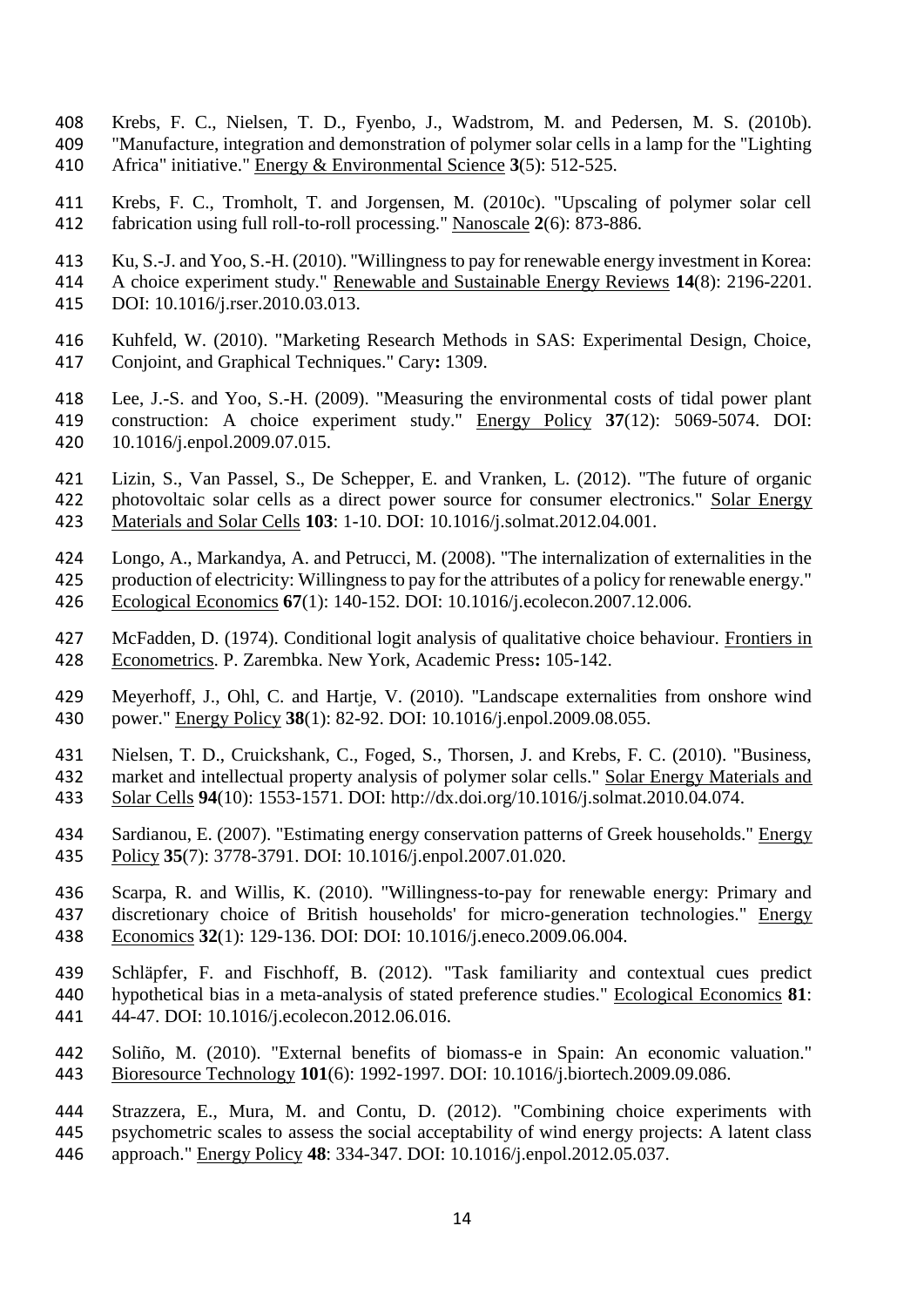- <span id="page-15-4"></span> Susaeta, A., Lal, P., Alavalapati, J. and Mercer, E. (2011). "Random preferences towards 448 bioenergy environmental externalities: A case study of woody biomass based electricity in the<br>449 Southern United States." Energy Economics 33(6): 1111-1118. DOI: Southern United States." Energy Economics **33**(6): 1111-1118. DOI: 10.1016/j.eneco.2011.05.015.
- <span id="page-15-7"></span> Tabi, A., Hille, S. L. and Wuestenhagen, R. (2014). "What makes people seal the green power deal? - Customer segmentation based on choice experiment in Germany." Ecological
- Economics **107**: 206-215. DOI: 10.1016/j.ecolecon.2014.09.004.
- <span id="page-15-2"></span>Thurstone, L. (1927). "A law of comparative judgment." Psychological Review **34**: 273–286.
- <span id="page-15-3"></span> Train, K. (2003). Discrete choice methods with simulation. Cambrigde, Cambridge University Press.
- <span id="page-15-6"></span> Vazquez, A. and Iglesias, G. (2015). "Public perceptions and externalities in tidal stream energy: A valuation for policy making." Ocean & Coastal Management **105**: 15-24. DOI: 10.1016/j.ocecoaman.2014.12.017.
- <span id="page-15-1"></span> Ward, D., Clark, C., Jensen, K. and Yen, S. (2011). "Consumer willingness to pay for appliances produced by Green Power Partners." Energy Economics **33**(6): 1095-1102. DOI: 10.1016/j.eneco.2011.02.003.
- <span id="page-15-8"></span> Willis, K., Scarpa, R., Gilroy, R. and Hamza, N. (2011). "Renewable energy adoption in an ageing population: Heterogeneity in preferences for micro-generation technology adoption." Energy Policy **39**(10): 6021-6029. DOI: 10.1016/j.enpol.2011.06.066.
- <span id="page-15-5"></span> Yamaguchi, Y., Akai, K., Shen, J. Y., Fujimura, N., Shimoda, Y. and Saijo, T. (2013). "Prediction of photovoltaic and solar water heater diffusion and evaluation of promotion policies on the basis of consumers' choices." Applied Energy **102**: 1148-1159. DOI: 10.1016/j.apenergy.2012.06.037.
- <span id="page-15-0"></span> Yoo, J. and Ready, R. C. (2014). "Preference heterogeneity for renewable energy technology." Energy Economics **42**: 101-114. DOI: 10.1016/j.eneco.2013.12.007.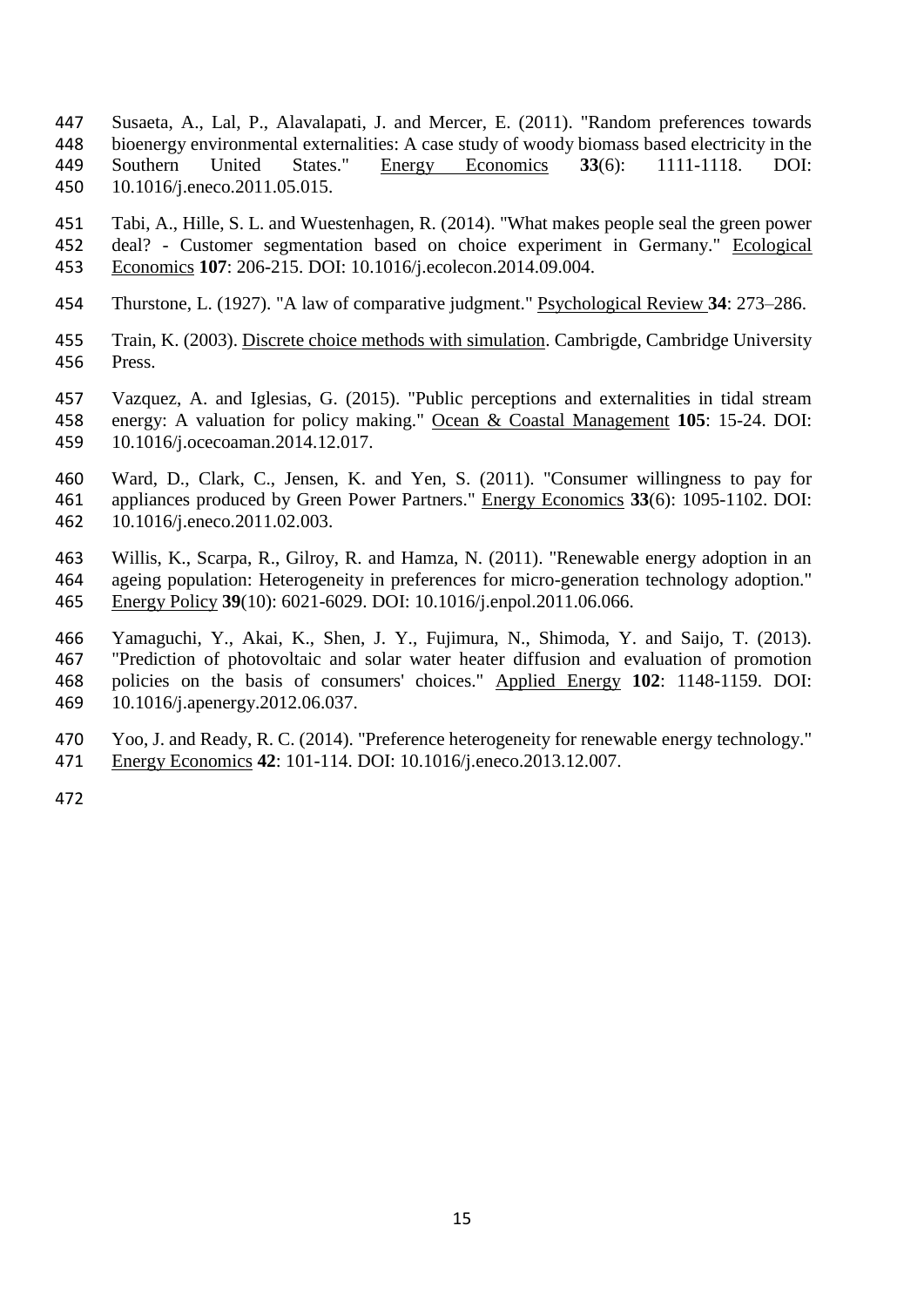# 473 **Tables**

474

## 475 **Table 1: Discrete choice experiments eliciting consumers' valuation of (the effects of) renewable energy**

| <b>RES</b>     | Reference                      | <b>Topic</b>                                                                                               | <b>Observed</b><br>heterogeneity | <b>Unobserved</b><br>heterogeneity |
|----------------|--------------------------------|------------------------------------------------------------------------------------------------------------|----------------------------------|------------------------------------|
| <b>Biomass</b> | Jensen et al. $(2010)$         | Valuation of E85 fuel originating from<br>different biomass types                                          | X                                | <b>RPL</b>                         |
| <b>Biomass</b> | Soliño (2010)                  | Valuation of a forest biomass promotion<br>program                                                         | X                                | 7                                  |
| <b>Biomass</b> | Susaeta et al. (2011)          | Valuation of woody biomass' positive<br>externalities                                                      | X                                | <b>RPL</b>                         |
| Hydro          | Han et al. (2008)              | Valuation of environmental impacts of<br>large dam construction                                            | X                                | 7                                  |
| Hydro          | Kataria (2009)                 | Valuation of environmental improvements<br>for hydropower regulated rivers                                 | $\mathbf X$                      | <b>RPL</b>                         |
| Solar          | Islam and Meade<br>(2013)      | Estimation of preferences for factors<br>influencing solar panel adoption                                  |                                  | GMXL                               |
| Solar          | (Islam, 2014)                  | Estimation of preferences for factors<br>influencing solar panel adoption                                  | $\sqrt{2}$                       | LC                                 |
| Solar          | Lizin et al. $(2012)$          | Valuation of solar cell characteristics for<br>powering consumer electronics                               | X                                |                                    |
| Solar          | Yamaguchi et al.<br>(2013)     | Estimation of preferences for factors<br>influencing solar panel and solar hot water<br>adoption           | $\sqrt{2}$                       |                                    |
| Tidal          | Lee and Yoo $(2009)$           | Valuation of environmental damage caused<br>by the construction of a tidal power plant                     |                                  |                                    |
| Tidal          | Vazquez and Iglesias<br>(2015) | Valuation of environmental and socio-<br>economic externalities of a tidal power<br>plant                  | X                                |                                    |
| Wind           | Drechsler et al.<br>(2011)     | Optimal spatial allocation of wind turbines                                                                | $\sqrt{2}$                       |                                    |
| Wind           | Ek and Persson<br>(2014)       | Optimal establishment of wind farms                                                                        | X                                | RPL&LC                             |
| Wind           | Meyerhoff et al.<br>(2010)     | Valuation of landscape externalities of<br>onshore wind turbines                                           | X                                | LC                                 |
| Wind           | Strazzera et al. (2012)        | Social acceptability of wind turbines                                                                      | X                                | LC                                 |
| Mix            | Amador et al. (2013)           | The influence on WTP of the renewable<br>energy share in the electricity mix                               |                                  |                                    |
| Mix            | Bergmann et al.<br>(2006)      | Preferences over environmental and<br>employment impacts that may result from<br>renewable energy projects | X                                |                                    |
| Mix            | Bergmann et al.<br>(2008)      | Valuation of environmental and<br>employment impacts that may result from<br>renewable energy projects     | X                                | <b>RPL</b>                         |
| Mix            | Borchers et al. (2007)         | The influence on WTP of the specific<br>energy source of origin                                            | X                                | NL                                 |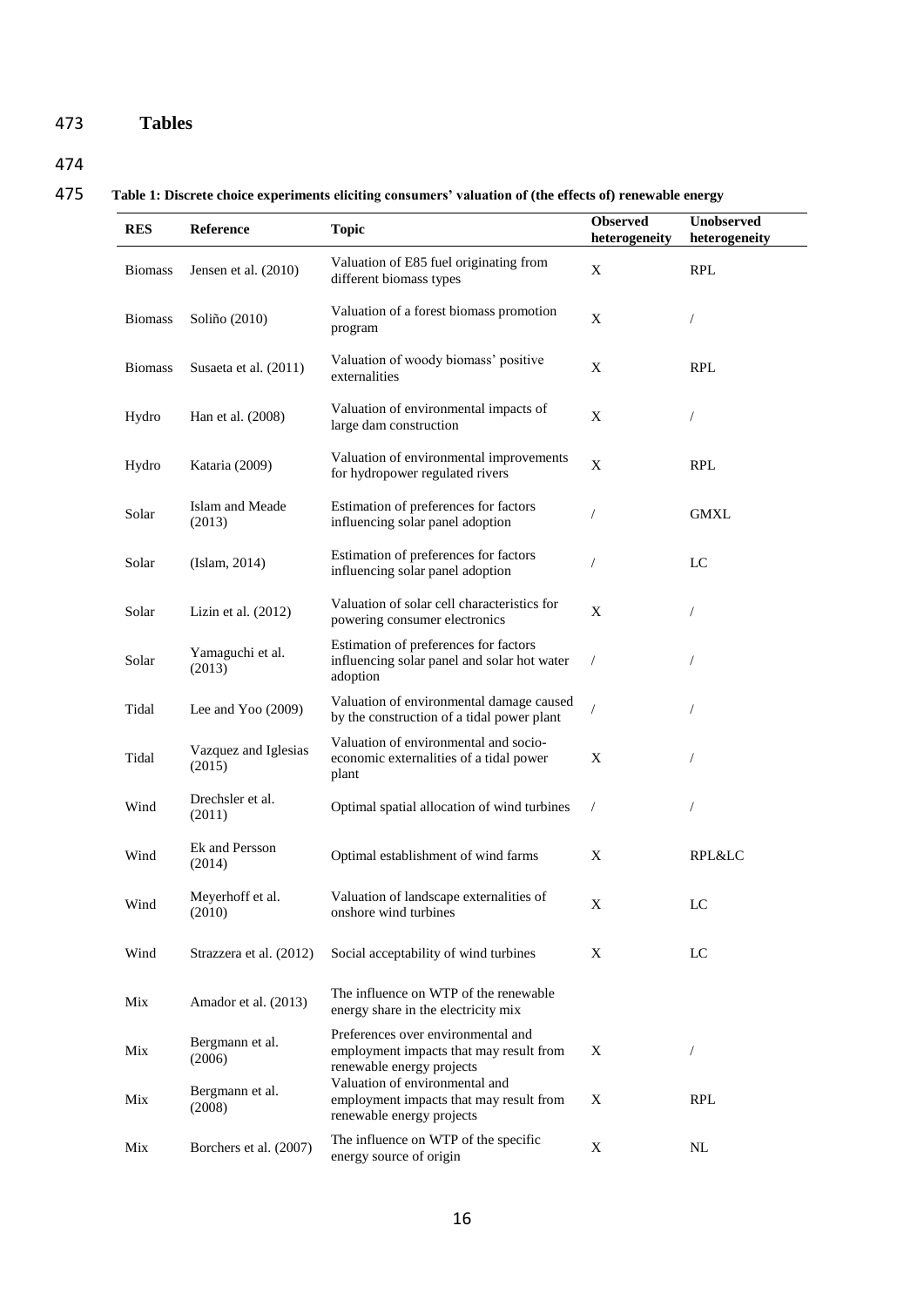| Mix | Cicia et al. (2012)               | The influence on WTP of the specific<br>energy source of origin                                        | X | LC                          |
|-----|-----------------------------------|--------------------------------------------------------------------------------------------------------|---|-----------------------------|
| Mix | Gracia et al. (2012)              | The influence on WTP of the specific<br>energy source of origin                                        | X | <b>RPL</b>                  |
| Mix | Kaenzig et al. (2013)             | The influence on WTP of the renewable<br>energy share in the electricity mix                           |   | HB                          |
| Mix | Kosenius and<br>Ollikainen (2013) | Valuation of environmental and societal<br>trade-offs of renewable energy sources                      | X | NL                          |
| Mix | Ku and Yoo (2010)                 | Valuation of environmental and<br>employment impacts that may result from<br>renewable energy projects |   | <b>MNP</b>                  |
| Mix | Longo et al. $(2008)$             | Valuation of short-term security of energy<br>supply resulting from RES                                | X | RPL                         |
| Mix | Scarpa and Willis<br>(2010)       | Preferences for various micro-generation<br>technologies                                               |   | RPL                         |
| Mix | Tabi et al. (2014)                | Preferences for green electricity                                                                      |   | HB                          |
| Mix | Willis et al. $(2011)$            | In-sample heterogeneity for various micro-<br>generation technologies                                  | X | <b>RPL</b>                  |
| Mix | Yoo and Ready<br>(2014)           | Preference heterogeneity for renewable<br>energy share in the electricity mix                          | X | <b>RPL&amp;LC&amp;LCRPL</b> |

Legend: RPL = random parameter logit model, LC = latent class model, LCRPL= latent class random parameter logit, NL = nested logit model, MNP = multinomial probit model, GMXL = generalized mixed logit; HB= hierarchical Bayes model  $/$  = type of heterogeneity remained untreated,  $X$  = observed heterogeneity was treated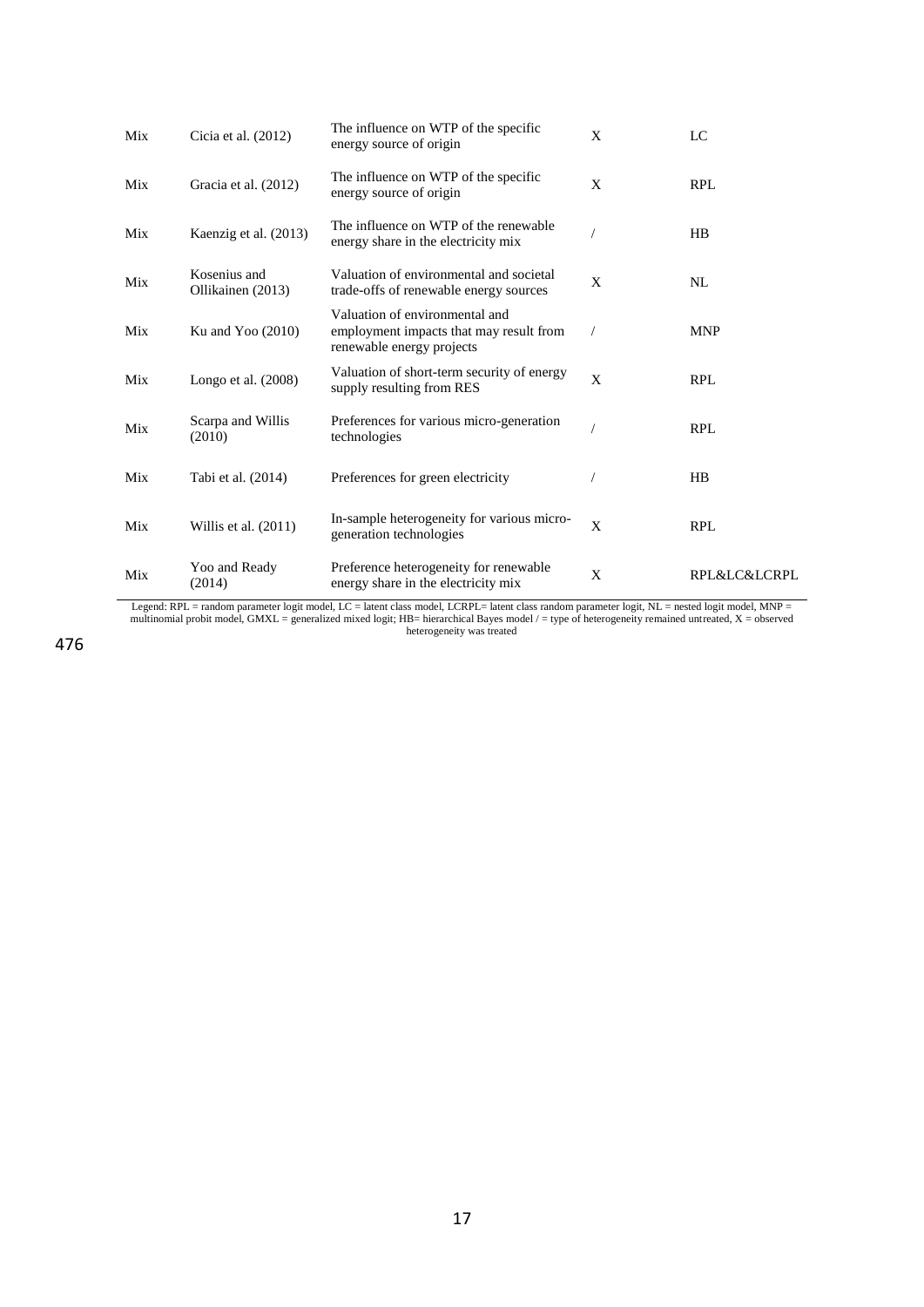| <b>Attribute</b> | <b>Meaning</b>                                                                                                                                                                                                                                                                                       | <b>Levels</b>                                                                          | <b>Estimated</b><br>parameters                     | <b>Base level</b> |
|------------------|------------------------------------------------------------------------------------------------------------------------------------------------------------------------------------------------------------------------------------------------------------------------------------------------------|----------------------------------------------------------------------------------------|----------------------------------------------------|-------------------|
| Price            | The selling price of fully integrated solar cells is<br>commonly expressed in terms of Euro/Watt peak<br>$(\mathcal{E}/Wp)$ . The Wp is an industry-wide agreed-upon unit<br>of power, which is found by measuring the power<br>output under standard testing conditions (El Chaar et<br>al., 2011). | 3.5, 2.5, 1.5, and 0.5<br>E/Wp                                                         | $\beta_{pr}$                                       |                   |
| Efficiency       | Fully integrated solar cells' efficiency equals the<br>percentage of sunlight reaching a solar cell that is<br>converted to electricity under standard testing<br>conditions (Brabec, 2004).                                                                                                         | 20, 15, 10, and 5<br>percent                                                           | $\beta_{15\%}, \beta_{10\%},$<br>$\beta_{5\%}$     | $\beta_{20\%}$    |
| Lifetime         | Fully integrated solar cells' lifetime is defined as the<br>period of time during which the cells maintain at least<br>80 percent of their initial efficiency (Jørgensen et al.,<br>2008).                                                                                                           | 20, 15, 10, and 5<br>years                                                             | $\beta_{15y}, \beta_{10y},$<br>$\beta_{5v}$        | $\beta_{20y}$     |
| Aesthetics       | Aesthetics is defined as a measure of how appealing<br>a product is to the eye.                                                                                                                                                                                                                      | very ugly, ugly, nice,<br>and very nice                                                | $\beta_{ug}, \beta_{ni},$ $\beta_{vni}$            | $\beta_{vug}$     |
| Integratability  | Integratability is defined as how easily solar cells can<br>be integrated into any consumer electronics product.<br>It is an overarching attribute, taking into account<br>weight, thickness and flexibility, and serves as a<br>proxy for functionality.                                            | hardly integratable,<br>poorly integratable,<br>integratable, and very<br>integratable | $\beta_{pint}$ , $\beta_{int}$ ,<br>$\beta_{vint}$ | $\beta_{hint}$    |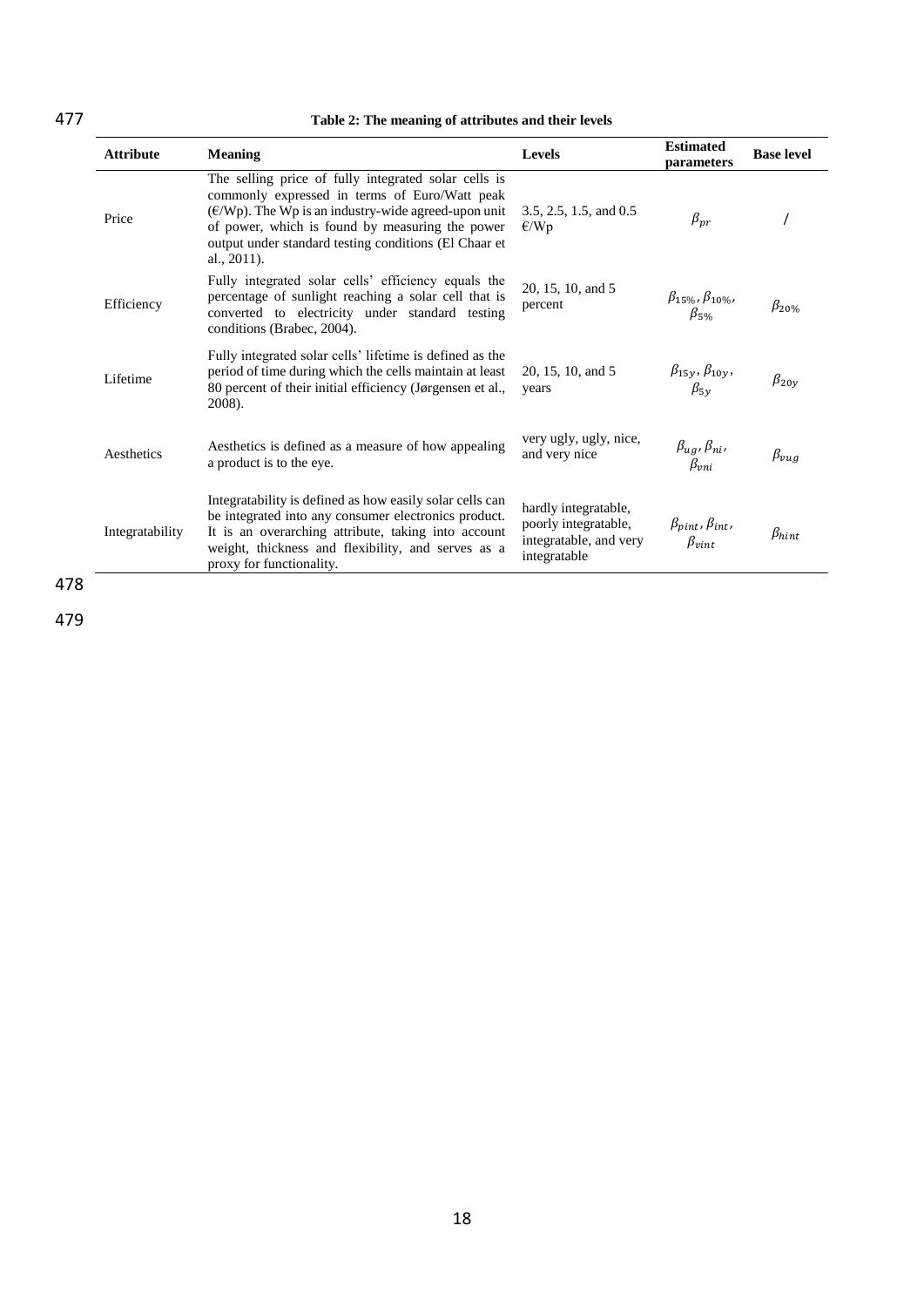| <b>Table 3: Descriptive statistics</b> |
|----------------------------------------|
|                                        |

| Statistic [min,max]             |                                                  | Sample Mean, (SD) |  |  |
|---------------------------------|--------------------------------------------------|-------------------|--|--|
| Total number of respondents (#) |                                                  | 450               |  |  |
| Age (years) [18,65]             |                                                  | 37.43 (13.90)     |  |  |
|                                 | Energy saving measures installed $(\#)$ [0,6]    | 2.28(1.24)        |  |  |
|                                 | Environmentally friendly behavior index [5,35])  | 24.19 (3.80)      |  |  |
|                                 | Charging inconvenience., 5-point Likert [-2,2])  | $0.0\,$<br>(1.13) |  |  |
|                                 | Experience with solar-powered devices. (#) [0,8] | 1.72(1.33)        |  |  |
| Male (%)                        |                                                  | 48.7              |  |  |
|                                 | $\mathbf{1}$                                     | 14.8%             |  |  |
|                                 | 2                                                | 27.7%             |  |  |
| Household size                  | 3                                                | 20.4%             |  |  |
|                                 | 4                                                | 23.8%             |  |  |
|                                 | 5                                                | 8.1%              |  |  |
|                                 | >5                                               | 5.2%              |  |  |
|                                 | $0-1,000$                                        | 2.8%              |  |  |
|                                 | 1,001-2,000                                      | 26.6%             |  |  |
| Monthly net                     | 2,001-3,000                                      | 23.5%             |  |  |
| family income                   | 3,001-4,000                                      | 25.1%             |  |  |
| $(\epsilon)$                    | 4,001-5,000                                      | 14.7%             |  |  |
|                                 | 5,001-6,000                                      | 3.7%              |  |  |
|                                 | > 6,000                                          | 3.6%              |  |  |
|                                 | Elementary                                       | 2.3%              |  |  |
|                                 | Secondary                                        | 40.1%             |  |  |
| <b>Education</b> level          | College                                          | 31.3%             |  |  |
|                                 | University                                       | 21.2%             |  |  |
|                                 | Post-university                                  | 5.1%              |  |  |
|                                 | Antwerp                                          | 22.7%             |  |  |
|                                 | <b>East Flanders</b>                             | 15.5%             |  |  |
| Geographic<br>distribution      | <b>Flemish Brabant</b>                           | 15.1%             |  |  |
|                                 | Limburg                                          | 33.9%             |  |  |
|                                 | <b>West Flanders</b>                             | 12.8%             |  |  |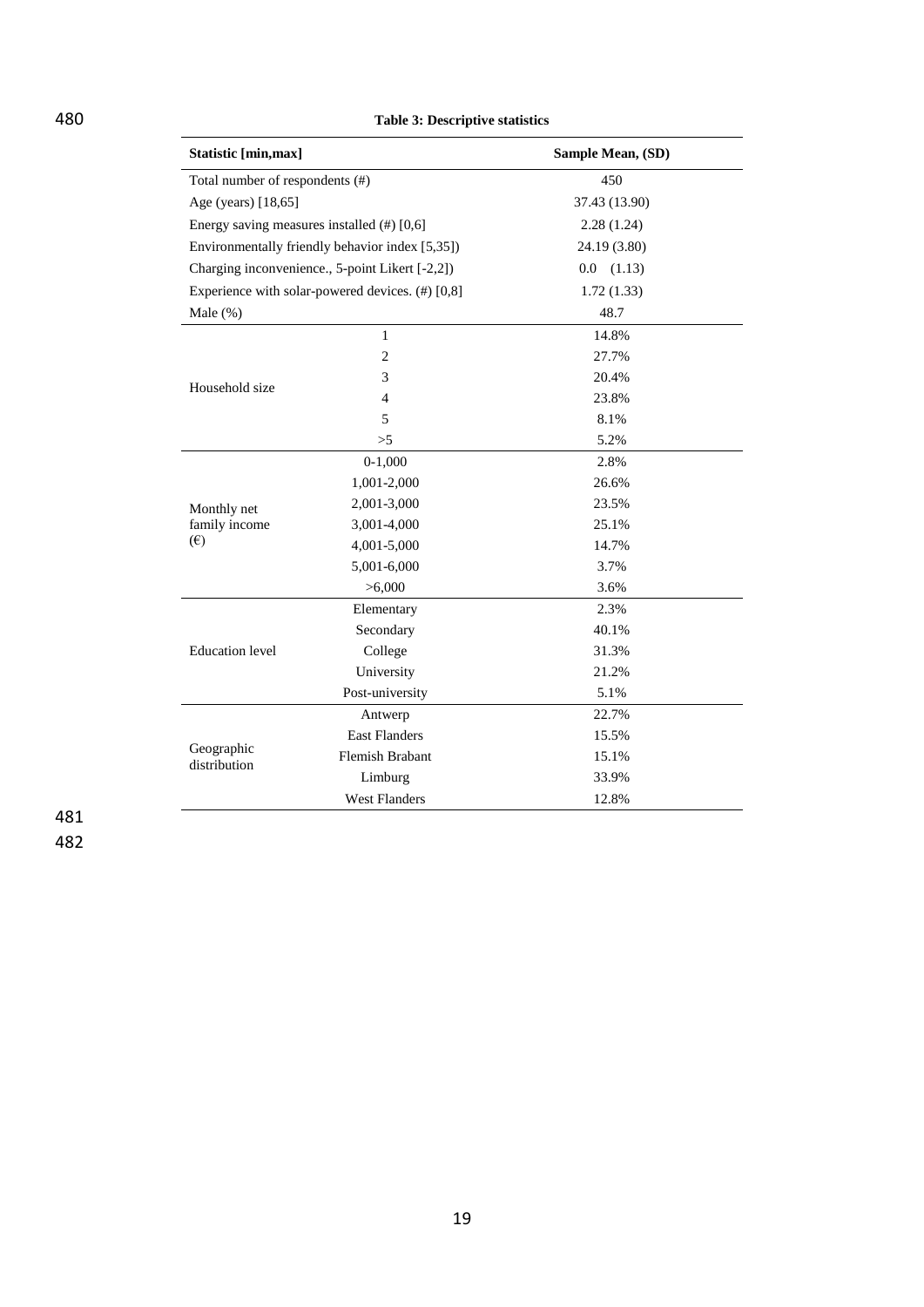|                                 | Mean             |         | Standard deviation |            |  |
|---------------------------------|------------------|---------|--------------------|------------|--|
| Main and interaction<br>effects | Coef.            | s.e.    | Coef.              | s.e.       |  |
| $\beta_{15\%}$                  | $-0.57***$       | 0.12    | $0.78***$          | 0.17       |  |
| $\beta_{10\%}$                  | $-1.67***$       | 0.15    | $1.53***$          | 0.23       |  |
| $\beta_{5\%}$                   | $-3.33***$       | 0.28    | $2.66***$          | 0.31       |  |
| $\beta_{15y}$                   | 0.10             | 0.13    | 1.07***            | 0.15       |  |
| $\beta_{10y}$                   | $-0.71***$       | 0.15    | 1.35***            | 0.17       |  |
| $\beta_{5y}$                    | $-2.93***$       | 0.26    | $2.40***$          | 0.25       |  |
| $\beta_{ug}$                    | $1.24***$        | 0.22    | $1.00**$           | 0.39       |  |
| $\beta_{ni}$                    | 1.87***          | 0.28    | 1.69***            | 0.27       |  |
| $\beta_{vni}$                   | 1.91***          | 0.26    | 1.69***            | 0.26       |  |
| $\beta_{pint}$                  | 0.39***          | 0.15    | $0.87***$          | 0.29       |  |
| $\beta_{int}$                   | $1.65***$        | 0.17    | $1.54***$          | 0.45       |  |
| $\beta_{vint}$                  | $1.52***$        | 0.16    | 1.48***            | 0.57       |  |
| $\beta_{pr}$                    | $-0.25***$       | 0.03    | /                  | $\sqrt{2}$ |  |
| $\beta_1$                       | $-0.51*$         | 0.30    |                    |            |  |
| $\beta_2$                       | $-0.46*$         | 0.26    |                    |            |  |
| $\beta_3$                       | $-0.58**$        | 0.29    |                    |            |  |
| $\beta_4$                       | $-0.66**$        | 0.28    |                    |            |  |
| $\beta_5$                       | $0.59**$         | 0.24    |                    |            |  |
| $\beta_6$                       | $0.49**$         | 0.23    |                    |            |  |
| $\beta_7$                       | $0.63**$         | 0.29    |                    |            |  |
| Error component                 | $\boldsymbol{0}$ | (fixed) | $2.23***$          | 0.24       |  |

 $AIC = 7037.5$ 

Note:\* p<0.10; \*\* p<0.05; \*\*\* p<0.01; See Table 2 for more information about the main effects parameters

 $\beta_1 = X_{5\%} S_{energyaware}; \; \beta_2 = X_{ug} S_{envaware}; \; \beta_3 = X_{ni} S_{envaware}; \; \beta_4 = X_{vni} S_{envaware}; \; \beta_5 = X_{ni} S_{impatient};$ 

 $\beta_6 = X_{vni}S_{impatient}$ ;  $\beta_7 = X_{5y}S_{expherical}$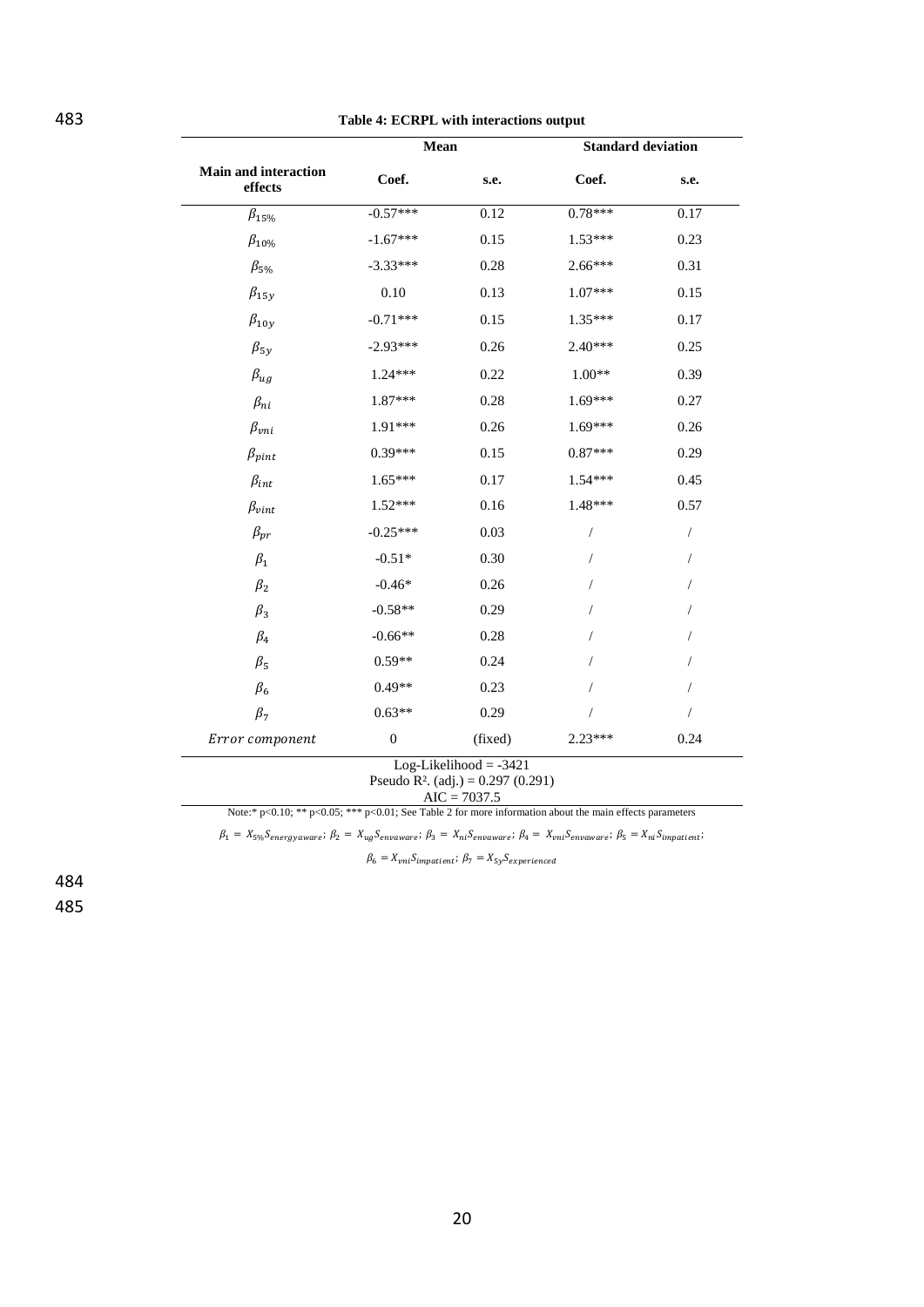486 **Table 5: Four segment LC model output**

| <b>Attributes</b>       | Class 1 (0.224)<br>Class 2 (0.32) |      | Class 3 (0.256) |                                                                                                | Class 4 (0.199)                                                    |      |                  |         |
|-------------------------|-----------------------------------|------|-----------------|------------------------------------------------------------------------------------------------|--------------------------------------------------------------------|------|------------------|---------|
|                         | Coef.                             | s.e. | Coef.           | s.e.                                                                                           | Coef.                                                              | s.e. | Coef.            | s.e.    |
| $\beta_{15\%}$          | $-0.47**$                         | 0.20 | $-0.13$         | 0.15                                                                                           | $-0.32**$                                                          | 0.13 | $-1.02***$       | 0.19    |
| $\pmb{\beta}_{10\%}$    | $-0.97***$                        | 0.30 | $-0.37**$       | 0.18                                                                                           | $-1.74***$                                                         | 0.22 | $-2.21***$       | 0.30    |
| $\beta_{5\%}$           | $-1.88***$                        | 0.37 | $-0.38**$       | 0.18                                                                                           | $-4.13***$                                                         | 0.44 | $-3.18***$       | 0.48    |
| $\beta_{15y}$           | $-0.38$                           | 0.24 | $0.31**$        | 0.14                                                                                           | $0.91***$                                                          | 0.21 | $-1.00***$       | 0.22    |
| $\beta_{10y}$           | $-0.17$                           | 0.19 | $-0.11-$        | 0.17                                                                                           | $-0.11$                                                            | 0.23 | $-2.15***$       | 0.29    |
| $\beta_{5y}$            | $-0.83***$                        | 0.26 | $-0.49*$        | 0.25                                                                                           | $-2.46***$                                                         | 0.28 | $-3.72***$       | 0.47    |
| $\beta_{ug}$            | 1.28***                           | 0.45 | $0.30**$        | 0.15                                                                                           | $1.23***$                                                          | 0.27 | 0.33             | 0.32    |
| $\beta_{ni}$            | $3.87***$                         | 0.46 | $0.50***$       | 0.18                                                                                           | $1.64***$                                                          | 0.24 | $0.63**$         | 0.30    |
| $\beta_{\textit{vni}}$  | $3.71***$                         | 0.44 | $0.51***$       | 0.16                                                                                           | $1.41***$                                                          | 0.23 | $0.58*$          | 0.31    |
| $\beta_{pint}$          | 0.19                              | 0.20 | $0.49***$       | 0.18                                                                                           | $-0.05$                                                            | 0.20 | 0.04             | 0.31    |
| $\beta_{int}$           | 1.08***                           | 0.22 | $1.49***$       | 0.17                                                                                           | $0.93***$                                                          | 0.21 | $0.67**$         | 0.33    |
| $\beta_{\text{vint}}$   | $1.21***$                         | 0.24 | 1.49***         | 0.18                                                                                           | $0.76***$                                                          | 0.20 | $0.58*$          | 0.30    |
| $\beta_{pr}$            | $-0.23***$                        | 0.08 | $-0.09**$       | 0.05                                                                                           | $-0.45***$                                                         | 0.07 | $-0.12$          | 0.11    |
|                         |                                   |      |                 |                                                                                                | Segment function: respondents' social and economic characteristics |      |                  |         |
| Constant                | $-0.34$                           | 0.43 | 0.04            | 0.42                                                                                           | 0.41                                                               | 0.34 | $\overline{0}$   | (fixed) |
| Senergyaware            | 0.24                              | 0.38 | $-0.54$         | 0.39                                                                                           | 0.12                                                               | 0.35 | $\boldsymbol{0}$ | (fixed) |
| Senvaware               | $-1.06**$                         | 0.42 | 0.03            | 0.42                                                                                           | $-0.004$                                                           | 0.37 | $\boldsymbol{0}$ | (fixed) |
| S <sub>impactient</sub> | 1.25***                           | 0.42 | 0.37            | 0.37                                                                                           | 0.31                                                               | 0.35 | $\boldsymbol{0}$ | (fixed) |
| Sexperienced            | $-0.12$                           | 0.40 | 0.37            | 0.40                                                                                           | $-0.39$                                                            | 0.40 | $\boldsymbol{0}$ | (fixed) |
|                         |                                   |      |                 | Log likelihood = $-3532.27$<br>Pseudo-R <sup>2</sup> (adj) = $0.274$ (0.260)<br>$AIC = 7198.5$ | Note: $p<0.10$ ; $p<0.10$ ; $p<0.05$ ; *** $p<0.01$                |      |                  |         |